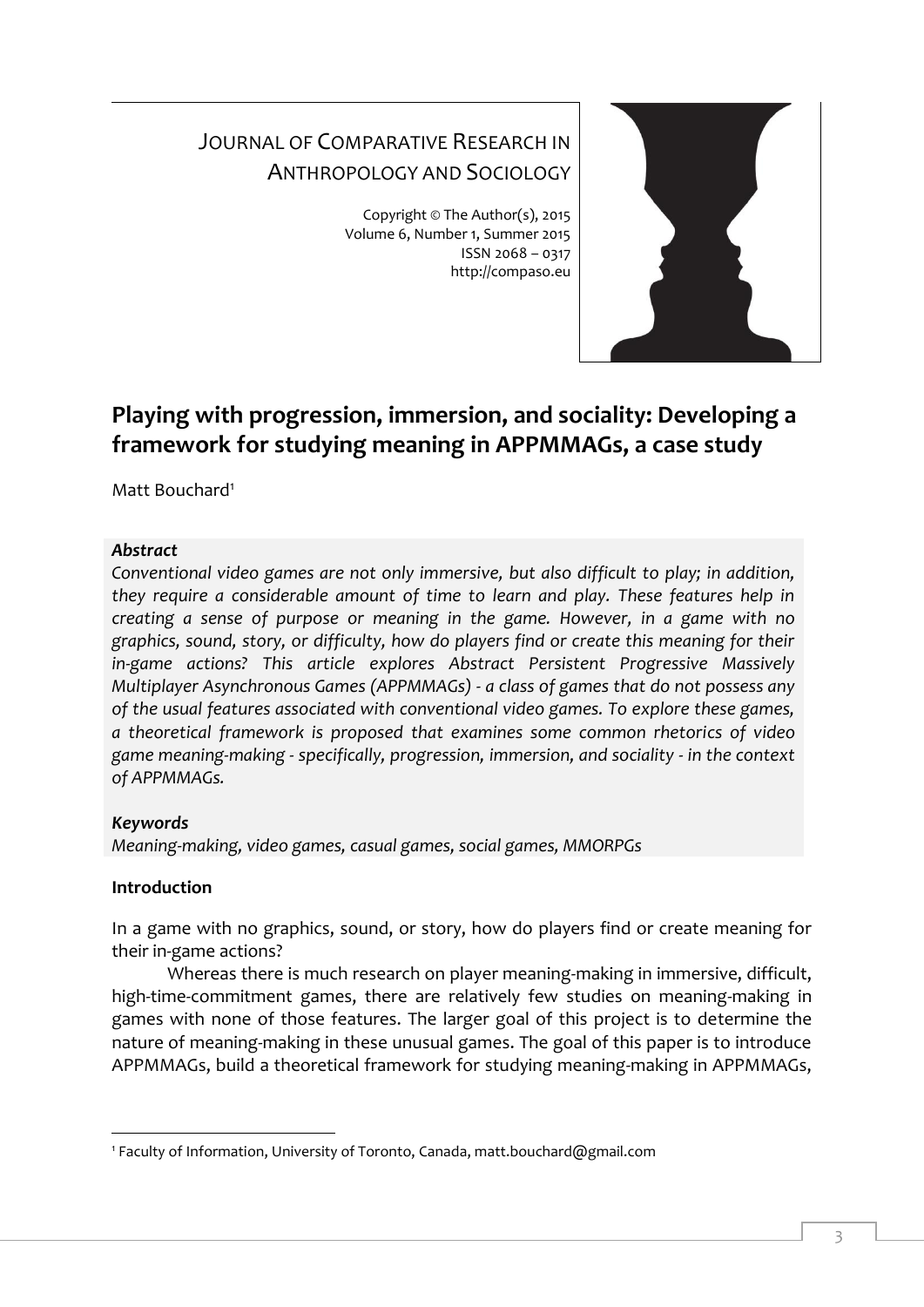and then apply that framework to a sample APPMMAG to show how the framework operates.

This paper begins by describing APPMMAGs, followed by a discussion of terms and context, a review of relevant scholarly work, and a proposed theoretical framework. The background reading and framework are grouped into three areas: the rhetoric of progress, the rhetoric of immersion, and the rhetoric of sociality. The rhetoric of progression suggests that players must advance through a game to experience all of the available content. The rhetoric of immersion posits that games have to provide a rich experience that pulls the user in. The rhetoric of sociality argues that games must include social aspects and even social features and requirements. The scholarship in each of these areas explains the phenomenon, exposes the power of these rhetorics, and expresses the need for further work in this area. Abstract Persistent Progressive Massively Multiplayer Asynchronous Games (APPMMAGs) represent a class of games that are understudied and are fertile ground for the exploration of meaning-making through cultural rhetorics.

The Testing the lens section provides an example of APPMMAG meaning-making by examining a player who primarily pursues in-game achievement. The Discussion section applies the proposed framework to the achievement player's account. The conclusion provides a summary of the discussion and some ways to generalise the findings, and the Future work section suggests ways to move the framework forward.

#### **Common language and theoretical frame**

The purpose of this section is to provide the reader with some context on APPMMAGs and their players, to contextualise this project within the existing literature on the subject of meaning-making in APPMMAGs, and to explicate a framework that can be used to study them going forward. First, a definition of APPMMAGs is presented along with a few illustrative examples. This is followed by several overarching concepts that inform the rest of this study: meaning-making, cultural rhetorics, and subversion. Next, the cultural rhetorics of play that make up the framework, and aspects of subversion are described. Finally, the rhetorics of meaningful play in APPMMAGs are discussed.

#### *APPMMAGs*

APPMMAGs are Abstract games, similar to chess, in that there is little story and no vividly-expressed game world. They are Persistent in that the game world exists and dynamically changes even when players are not present. APPMMAGs are Progressive in that the player's in-game representation, or avatar, progressively gains power and ability, changing what actions are available to the player within the game. These games are Massively Multiplayer Asynchronous because they allow many people to play within the same world but not necessarily all at the same time.

There are thousands of APPMMAGs, and many can be found by browsing one of the many free browser-game portals (such as mmo-play.com, mmohuts.com, and browsermmorpg.com). In game development terms, they are extremely cheap to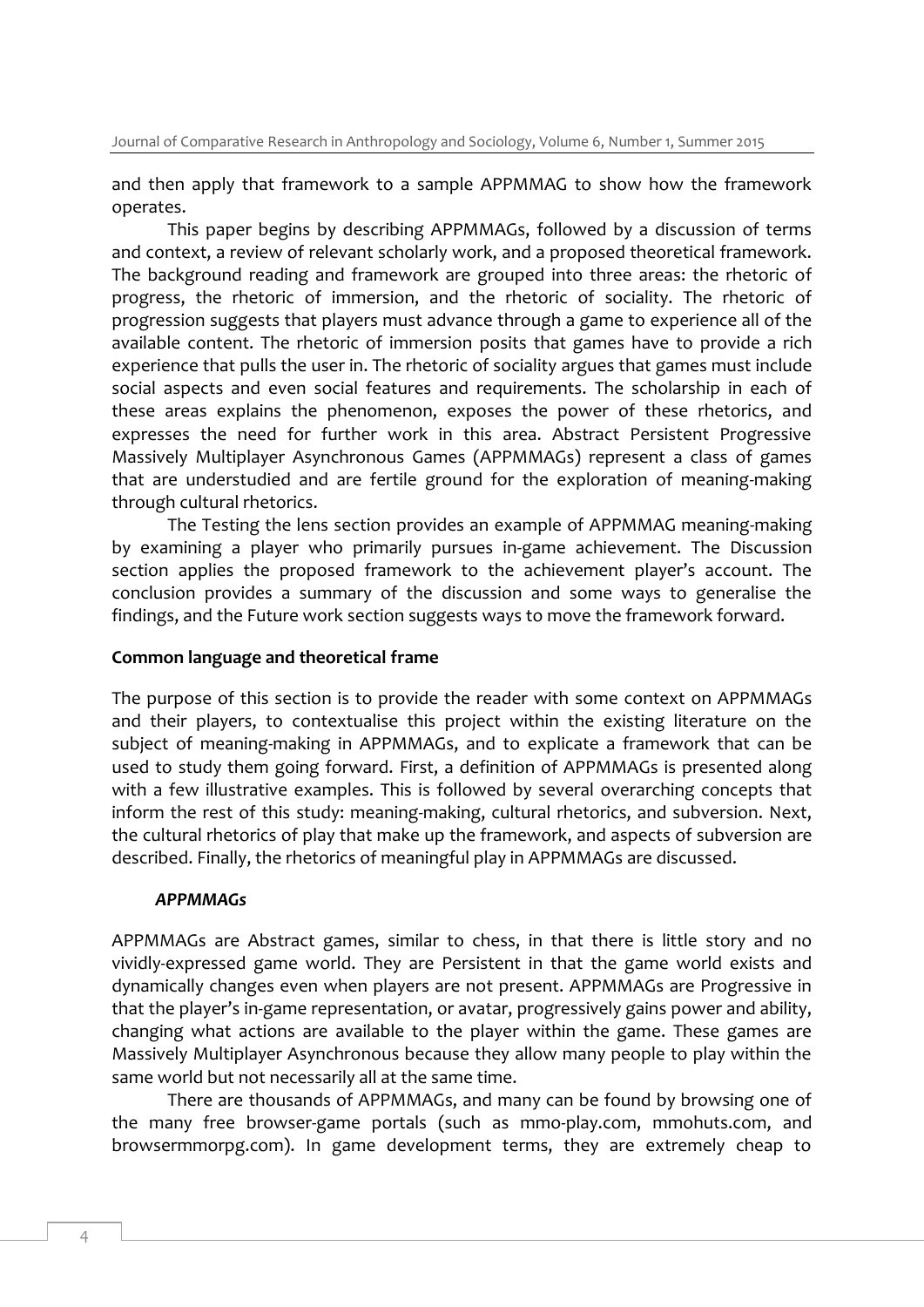develop and maintain, and they can be very lucrative (The Telegraph, 2009). Some examples include *Torn City* (Chedburn, 2004), *Travian* (Travian Games, 2004), and *Farmville* (Zynga, 2009).

*Torn City* (Chedburn, 2004) is abstract in that it is text based with few images and little narrative. The game world is expressed by a series of hyperlinked webpages differentiated largely by a banner image and a location title. Play is progressive in that it is centred on improving avatar strength, gaining better weapons and armour, and killing and stealing from other players. *Torn City* is persistent as the game continues when players log off, and it is asynchronous as players can interact even if they are not present in the game world at the same time. The game world includes nearly 20,000 daily active players (torn.com) so it is massively multiplayer.



**Figure 1:** *Torn City* **avatar/profile page showing level, money, energy etc. in the top left, accomplishments in the middle, available actions on the right, and world locations on the left under "Areas". (http://www.torn.com/profiles.php?XID=420614)**

*Travian* (Travian Games, 2004) is more graphical than *Torn City*, but the world is just as abstract (Figure 2 illustrates that although there are graphics in *Travian*, they serve mostly as background art), and most game information, including the minimal narrative, is provided through text. Play is focussed on constructing progressively more powerful buildings and troops and fighting other players for resources. *Travian* persists when players log off, online players can interact with offline players, and there are more than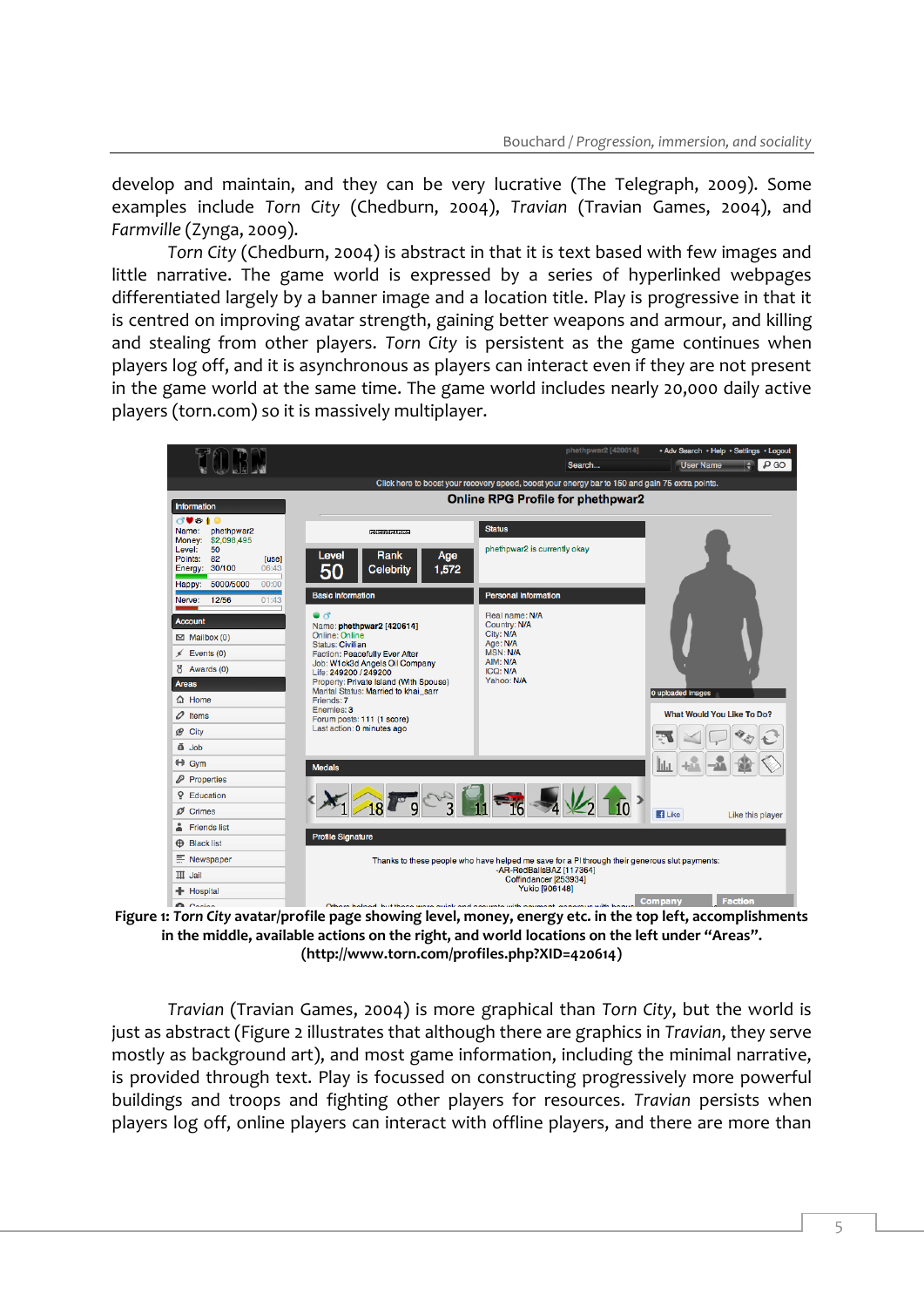three million players (Assmann et al., 2009); therefore, *Travian* is persistent, asynchronous, and massively multiplayer.



**Figure 2:** *Travian* **main land management screen showing construction progress in the bottom bar, resource collection in the middle, and resource storage and army on the right. (http://www.free2play.com/img/travian-screenshot-1.jpg)**

*Farmville* (Zynga, 2009) has approximately the same level of abstraction as *Travian*: most of the information is conveyed through text and icon, the same limited narrative of both *Torn City* and *Travian*, and the same trivial virtual world. Progressively building a more productive farm is the main play activity. *Farmville*'s popularity peaked at 80 million players (Forbes, 2010) and currently still engages more than three million players (appmtr.com) playing asynchronously in a persistent world where plants grow while players are offline.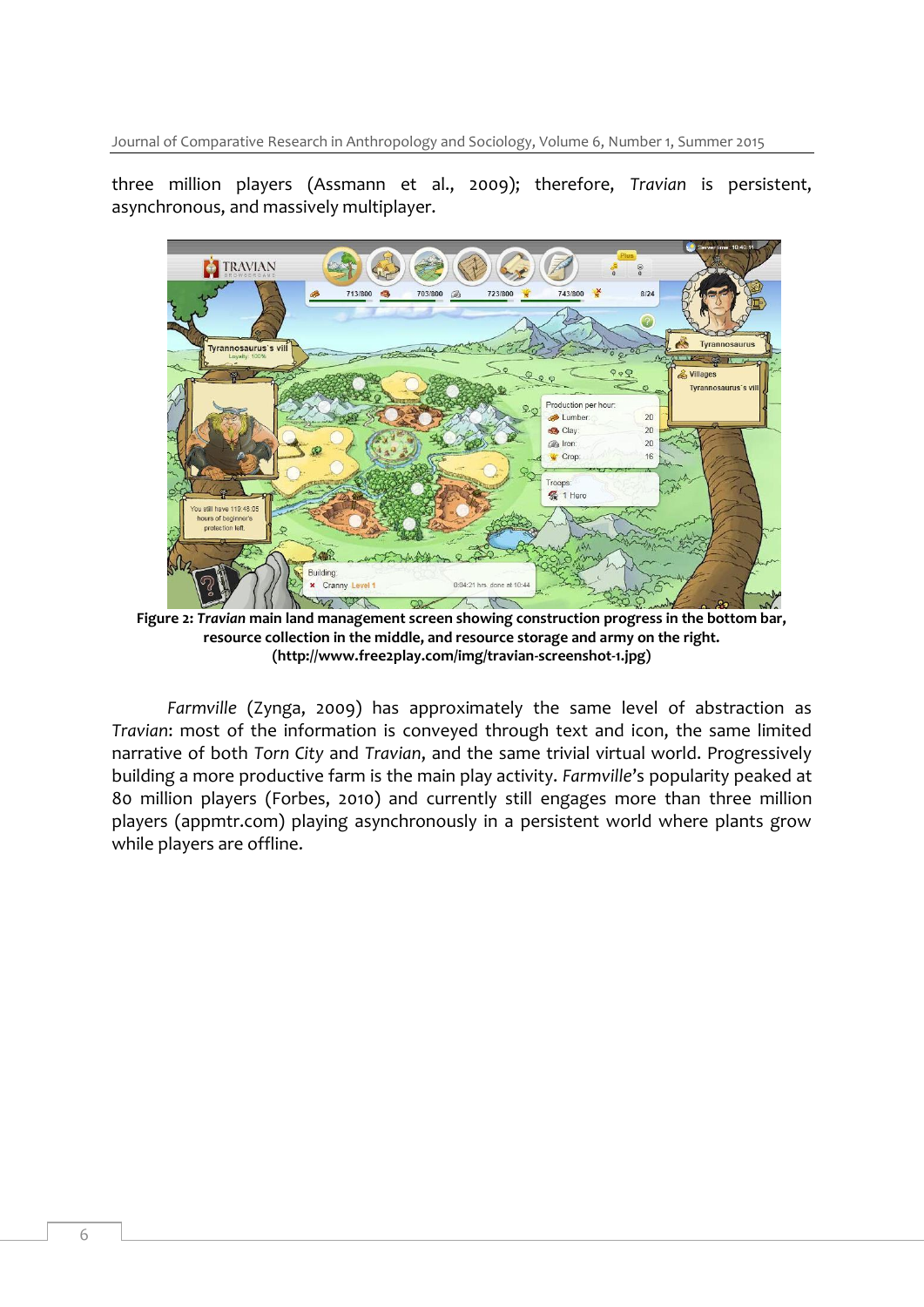

**Figure 3:** *Farmville* **main farm management screen showing money and experience acquired (top), available actions (bottom right), and the farm resources and buildings constructed (middle). (https://en.wikipedia.org/wiki/FarmVille#/media/File:Farmville.png)**

#### *Why APPMMAGs?*

In the case of APPMMAGs, this question can be separated into two questions. First, why define a new type of game for this study? Second, why choose APPMMAGs for this study?

APPMMAGs are an attempt to more clearly define the current muddy waters of browser games (Klimmt et al., 2009), social and social network games (Begy and Consalvo, 2011; Wohn and Lee, 2013), and casual games (Juul, 2010). All of these categories overlap with APPMMAGs, but such categories are extremely broad. Any game played in a browser or with friends would count in the first two categories. Juul (2010) certainly expounds on the notion of casual, but ends up with games that have five components: positive fiction, high usability, high interruptibility, lenient punishments for failure, and juiciness or excessive positive feedback. APPMMAGs, *Torn City* (Chedburn, 2004) as an example, lack several of these components. APPMMAG fiction is too varied to easily characterise, and *Torn City* in particular has negative, crime-based fiction. The interaction is simple (navigating a webpage), but the depth of gameplay options in *Torn City* makes it complex, as with many APPMMAGs. *Torn City* is highly interruptible and lenient, as are most APPMAGs, but it is not juicy in any sense of the word. Planting a metaphorical flag in APPMAGs is an attempt to more narrowly define a subset of these very interesting games for study.

Aside from the definitional, APPMMAGs were chosen for this study for three significant reasons. First, APPMMAGs represent an interesting space for the study of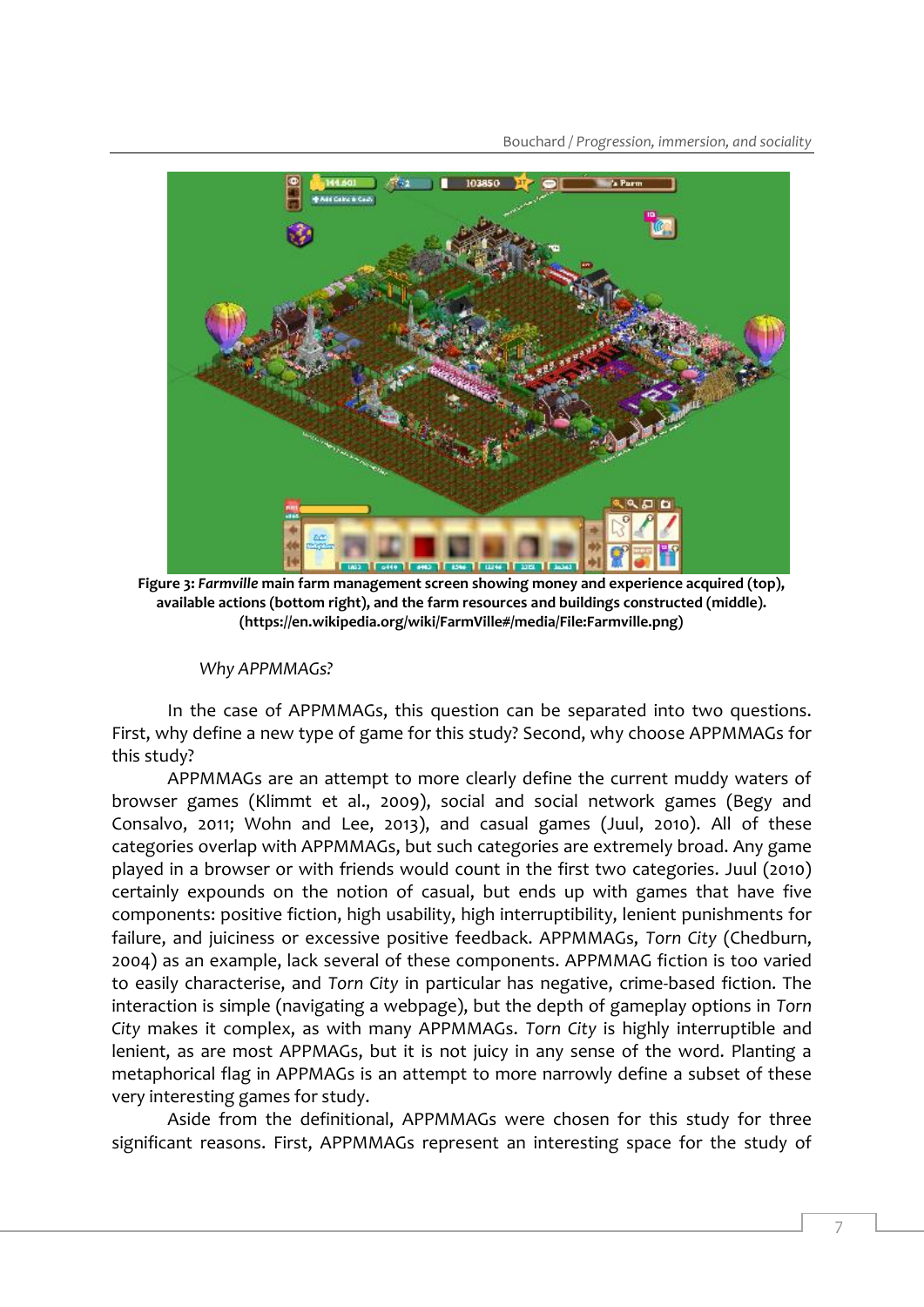games and game meaning-making. On the surface, APPMMAGs appear to provide very simple, low-fidelity, and limited reinforcement of the rhetorics of progression, immersion, and sociality. How, then, do players make meaning in these games? That is a question without a simple answer; thus, we have found an interesting object of study. Second, APPMMAGs are accessible objects of study as there are few technological barriers (all that is required to play is a browser), low skill/ability barriers (if players can navigate a website, they can play), and no geographic/temporal barriers (they can be played anywhere at any time). Third, I, the researcher, am an APPMMAG native, which can provide powerful insights into complex phenomena such as meaning-making.

Fortunately, other scholars have also noticed the interesting space of APPMAGS. Liszkiewicz (2010) used Roger Cailois's six criteria for defining a game as a framework to examine *Farmville* (Zynga, 2009), a popular APPMMAG. In that work, he concluded that "*Farmville* fails to satisfy each and every one." (Liszkiewicz, 2010). He also notes that, "whether we like it or not, seventy-three million people are playing Farmville: a boring, repetitive, and potentially dangerous activity that barely qualifies as a game." (Liszkiewicz, 2010). This combination of premises—that Farmville is not a game according to the theory but is popular—provides ample incentive to explore APPMMAGs more.

A fruitful discussion of large concepts such as culture, meaning, and contextualisation must begin with a discussion of terminology. The following paragraphs frame various definitions to make further discussion more understandable.

#### *Meaning-making*

This work is concerned primarily with the process of individual meaning-making: the meaning an individual derives from signs and the meaningful action taken by that same individual. This is the meaning that Weber refers to as "the historical approach" to meaning as it pertains to "actual existing meaning in the given concrete case of a particular actor" (p. 9). Weber identifies two other aspects of meaning, average meaning for a group of actors and pure type meaning. The "average" meaning to groups of actors is also of interest in this study, in the form of cultural rhetorics, although this work will not attempt to propose average meanings but will instead consider them as part of the meaning-making processes of individuals. The "pure" or ideal meaning relates to the course of action a human might take if they were perfectly rational and not subject to "errors or emotional factors" (p. 9). These "pure" meanings are beyond the scope of this inquiry. Further, Weber describes meaningful action in the following way: "We shall speak of 'action' insofar as the acting individual attaches a subjective meaning to his behaviour—be it overt or covert, omission or acquiescence." (p. 4). Finally, the process of making meaning before taking meaningful action is rationalisation or determining reasons, if any, for taking a meaningful action. Weber identifies four types of rationalisations: traditional, affectual, value-rational, and instrumental (p. 25). They may be understood as ways to select the "correct" action in any situation. Traditional rationalisation involves using tradition or habit to choose the right action. Affectual uses the current affect or "feeling state" to determine the correct action. Value-rational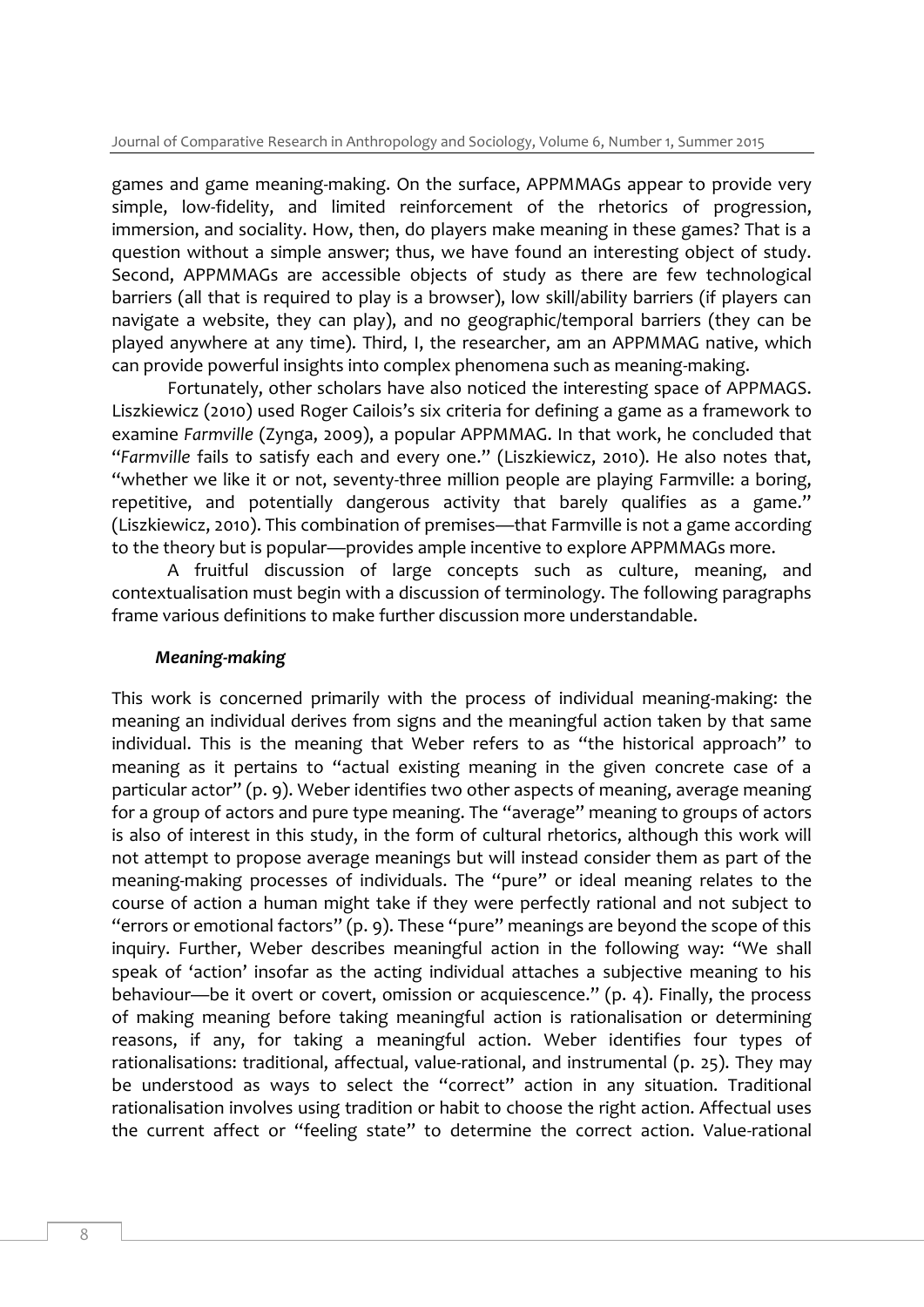simply applies values ("ethical, aesthetic, religious, or other", p. 25) to choose the right action. Instrumental rationalisation is an evaluation of the expected behaviour of the world (including objects and other actors) against the desired ends of the acting actor to decide which action is right. Certainly, "right" or "correct" in this case is misleading as it implies a static truth that is unlikely to exist, but it is used here as shorthand for "the action the actor chooses to take in the end", where the rationalisation provides the reason for that action.

Meaning-making is not carried out in a vacuum, and therefore, the culture surrounding the individual meaning-maker must also be considered. With Geertz, "The concept of culture I espouse ... is essentially a semiotic one" (p. 5, 1973). Therefore, meaning-making within a cultural context includes making meaning from the signs of other cultural actors: meaning is "not in anyone's head, but embedded in the history and social practices of the group" (Gee, 1999, p. 105). This work aligns with Geertz's notion of the semiotic, which identifies that a single sign (a rapid open/close of the eyelid) can have many meanings (a blink, a burlesque wink, a conspiratorial wink, etc.). This notion of group-aware meaning-making ensures that while the process of making meaning is ultimately carried out by the individual, the context in which the meaning is made cannot be ignored.

Meaning-making, therefore, is the contextual process of recognising an opportunity for action, determining which action will be taken, and finally, the action chosen.

## *Why meaning-making?*

The overarching goal of this enquiry is to better understand why players play and specifically why they play APPMMAGs. To that end, if players are choosing to play a game, it is likely that they find it meaningful (Shaffer et al., 2005). Therefore, if we would like to discover why players are choosing to play a specific game or group of games, it seems reasonable to try to discover how they are making meaning in their play of those games and what meaning they may be making.

## *Cultural rhetorics*

The meaning-making at issue in this study is examined within the context of cultural rhetorics. It is used here largely in the sense utilised by Sutton-Smith:

> "The word rhetoric is used here in its modern sense, as being a persuasive discourse, or an implicit narrative, wittingly or unwittingly adopted by members of a particular affiliation to persuade others of the veracity and worthwhileness of their beliefs." (1997, p. 8).

He also describes them as "largescale cultural 'ways of thought'" (p. 9). The term "cultural rhetoric" is more expressive of the specific type of rhetoric discussed in this paper, but it can be cumbersome in prose, so the shorter "rhetoric" will be used in general. These persuasive, implicit narratives provide a lens through which the meaning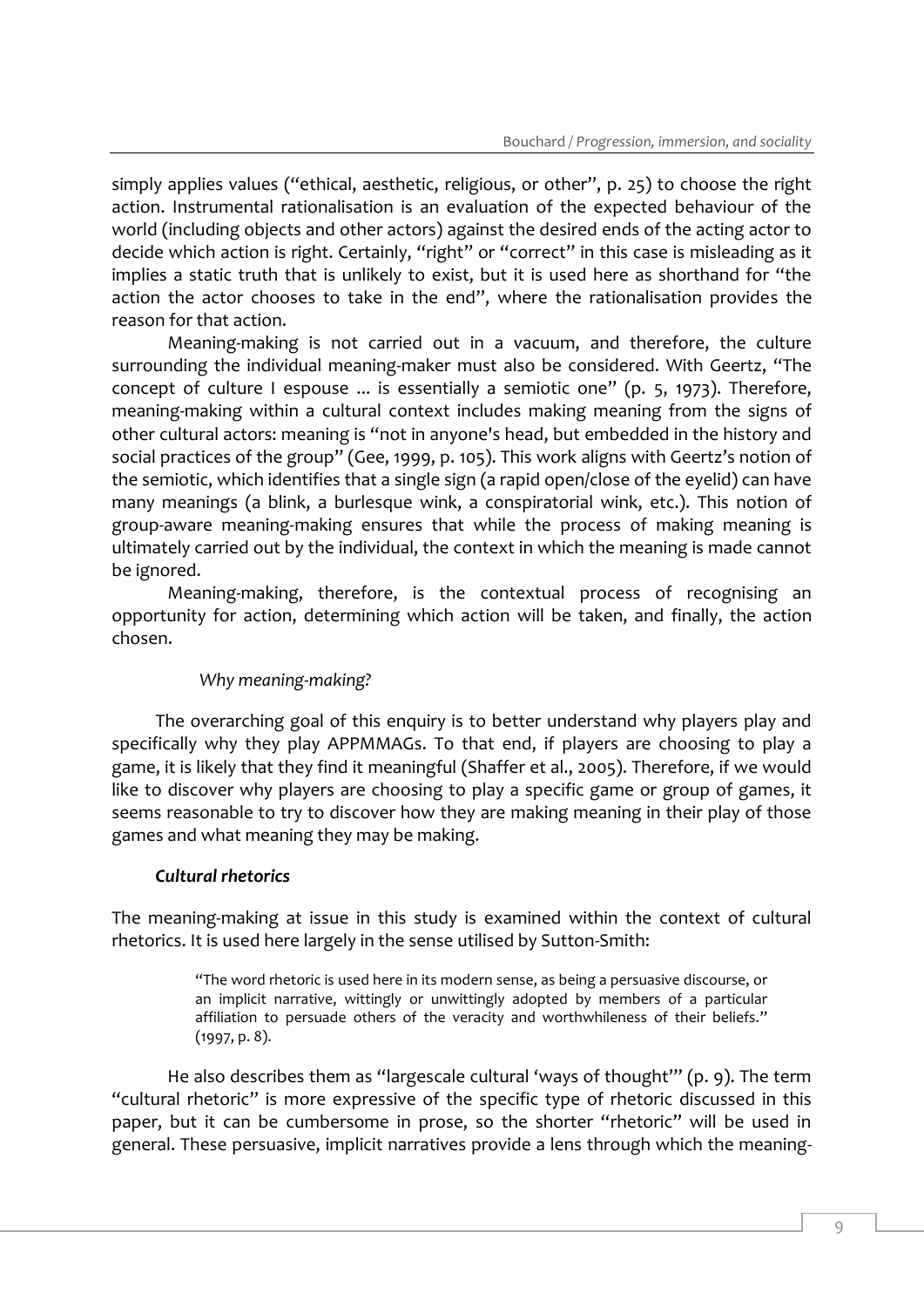making of APPMMAG players can be examined. For instance, this paper argues that there exists a rhetoric of sociality in Canadian/USA culture. That rhetoric is complex but one of its aspects is that a culturally acceptable reason for playing video games is to make and maintain friends. Therefore, players may make meaning in APPMMAGs by trying to make friends, trying to keep friends, or trying to appear as if they are doing either of those things. It is here that we can begin to connect rhetorics, APPMMAGs, and meaningmaking: "The larger play rhetorics are part of the multiple broad symbolic systems political, religious, social, and educational—through which we construct the meaning of the cultures in which we live." (p. 9).

A boundary must also be drawn around which rhetorics are of interest for this study because rhetorics encompass a broad range of concepts. For Sutton-Smith, they are roughly divided into popular ideological rhetorics, scholarly/disciplinary rhetorics, and personal rhetorics (1997, p. 8). While the broadest (ideological) and the narrowest (personal) cannot be completely ignored/eliminated, the focus in this paper is on the middle ground of the subject area rhetoric.

These larger, cultural rhetorics are of interest, but so are the rhetorics of the game itself.

Games exhibit more traditional rhetorics such as textual and visual, and those are certainly of interest, but this study is most interested in the rhetorical aspect that is unique to interactive applications, such as games: procedural rhetoric. Bogost (2007) coined the term to explain that video games make an argument beyond the textual and visual; games persuade using their rules and the actions taken by the players. Bogost uses the logical structure of the enthymeme—where one of the premises of a logical syllogism is omitted and the listener fills it in—to express how the rules of the game leave room for the player's action to fill in the argument (p. 18). For instance, Bogost explains that the eating/health mechanism in *Grand Theft Auto San Andreas* (Rockstar North, 2004) is a good representation of procedural rhetoric. In that game, players must eat to maintain stamina and strength. High-fat, low quality foods from fast-food restaurants are cheap and plentiful, and the player has limited funds. However, eating too much fast food makes the player fat, which makes fighting and running (important actions in the game) much more difficult. Players, through their in-game actions, enact the rhetoric that poor people face a difficult choice between economics and health. The procedural rhetoric of a game is more than just a feature or set of features; it is the argument made by the game through the in-game actions available to the player.

#### *Why cultural rhetorics?*

Cultural rhetorics provide a way to describe trends visible in scholarship and in the broader culture and study their interactions with other phenomena. In this particular case, APPMMAG players seem to be finding meaning in games without much help from the game, at least not in the traditional sense of meaning-making in games. However, to address such an issue, a method of identifying what "traditional" means is required. Rhetorics provide a way to group large notions of how things work (i.e., that players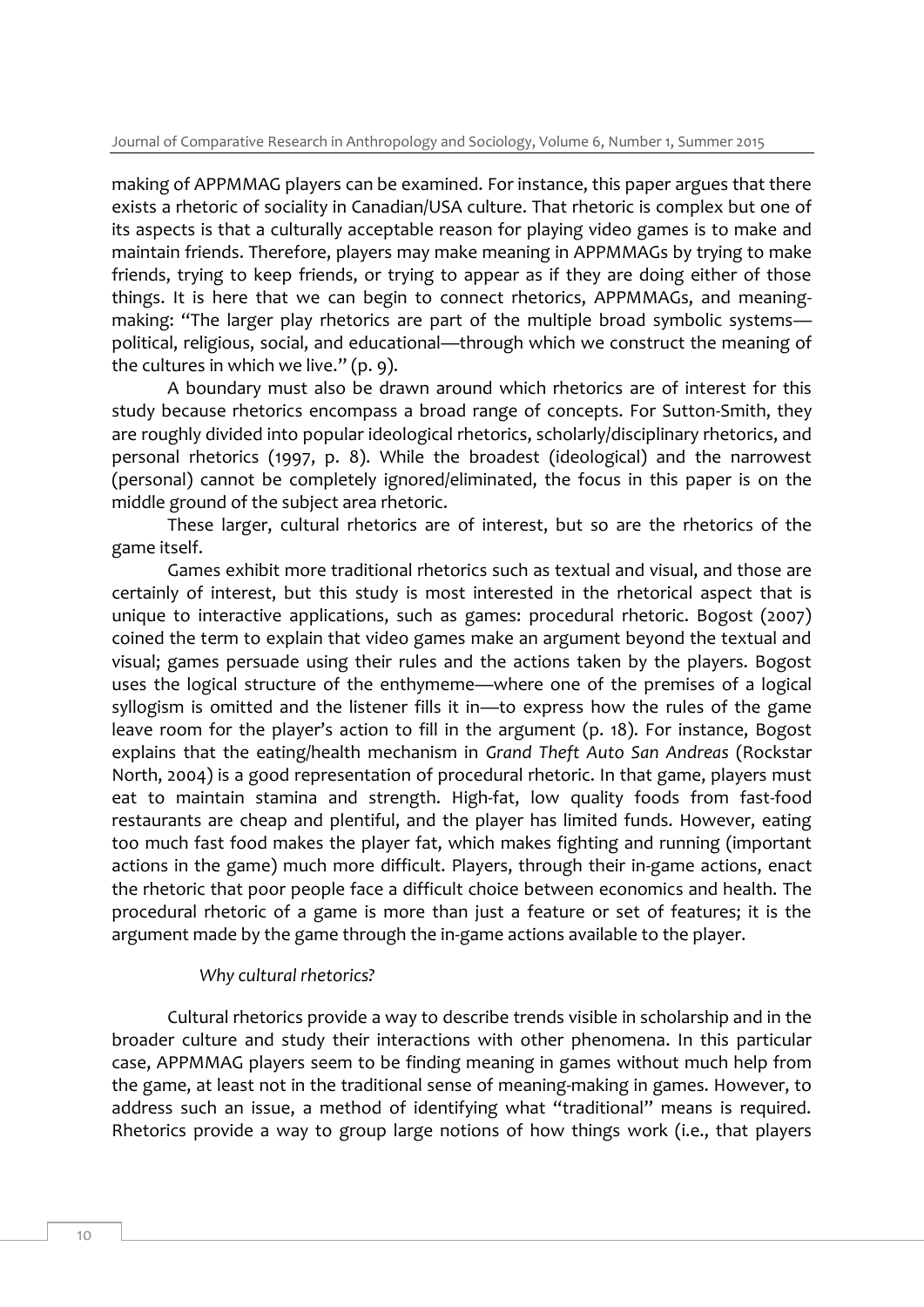need sociality or rich narratives) and to interrogate them to determine to what extent they are true. Rhetorics also provide a way to move beyond surface cultural interrogation. Sutton-Smith again provides direction in this area: "As the term is used here, the rhetorics of play express the way play is placed in context within broader value systems, which are assumed by the theorists of play rather than studied directly by them." (1997, p. 8). Rhetorics define "traditional" meaning-making in games, which can be used as a way to understand APPMMAG meaning-making, and using rhetorics as a theoretical lens encourages the researcher to examine the broader context of play and meaning-making, which is consistent with the contextual meaning-making described in the meaning-making section above.

However, the rhetorics cannot be simply taken at face value. These rhetorics are embedded both in the scholarship and in the design of games themselves. Therefore, while rhetorics are used to examine meaning-making in APPMMAGs, we must also interrogate the rhetorics themselves: "The issue is only whether, by becoming confused with our play theories, they [these rhetorics] set us in pursuit of false explanations or false grandiosity" and further, "It is just as possible that the rhetorics, when explicated, will be revealed to be themselves a deceptive gloss over other, far more fundamental cultural disagreements" (Sutton-Smith, 1997, p. 9).

#### *Subversion*

Sutton-Smith suggested that as soon as you define play, someone will begin playing with your definition (1997, p. 213). In other words, play will be created from the activities or states of mind that were previously identified as not-play. This notion that play is both play and not-play is important, but more important is the subtler point made by Sutton-Smith on the subversive nature of play. Play can be done within the rules, but it is also done without them, and the act of play can be culturally subversive as well. Geertz provides an example of this in his essay on Balinese cock fights. Geertz identifies several ways in which "playing" at the cock fights represents a clear subversion of traditional Balinese culture (p. 420). Balinese culture is generally gender neutral, but the cock fights are male-dominated. Balinese culture is highly controlled where cock fights are wild. Perhaps most importantly, cock fights provide an opportunity to embrace animal aspects of the self in a culture where that animal nature is so abhorrent that many file off their canine teeth to lessen their animal look (p. 420). This subversive play is included in this work for two reasons. First, subversive play is a crucial aspect of play and should be considered in any holistic study of play or games. Second, because this work examines cultural forces and their effect on meaning-making, we must also examine both the reinforcing of those forces or the bending to them as well as the resistance to them.

#### *Why subversion?*

The reason it is important to include the concept of subversion, specifically subversive play, in this study, especially at the theoretical framework level, is given best by Sutton-Smith himself. Recall that he included subversion in his warning about the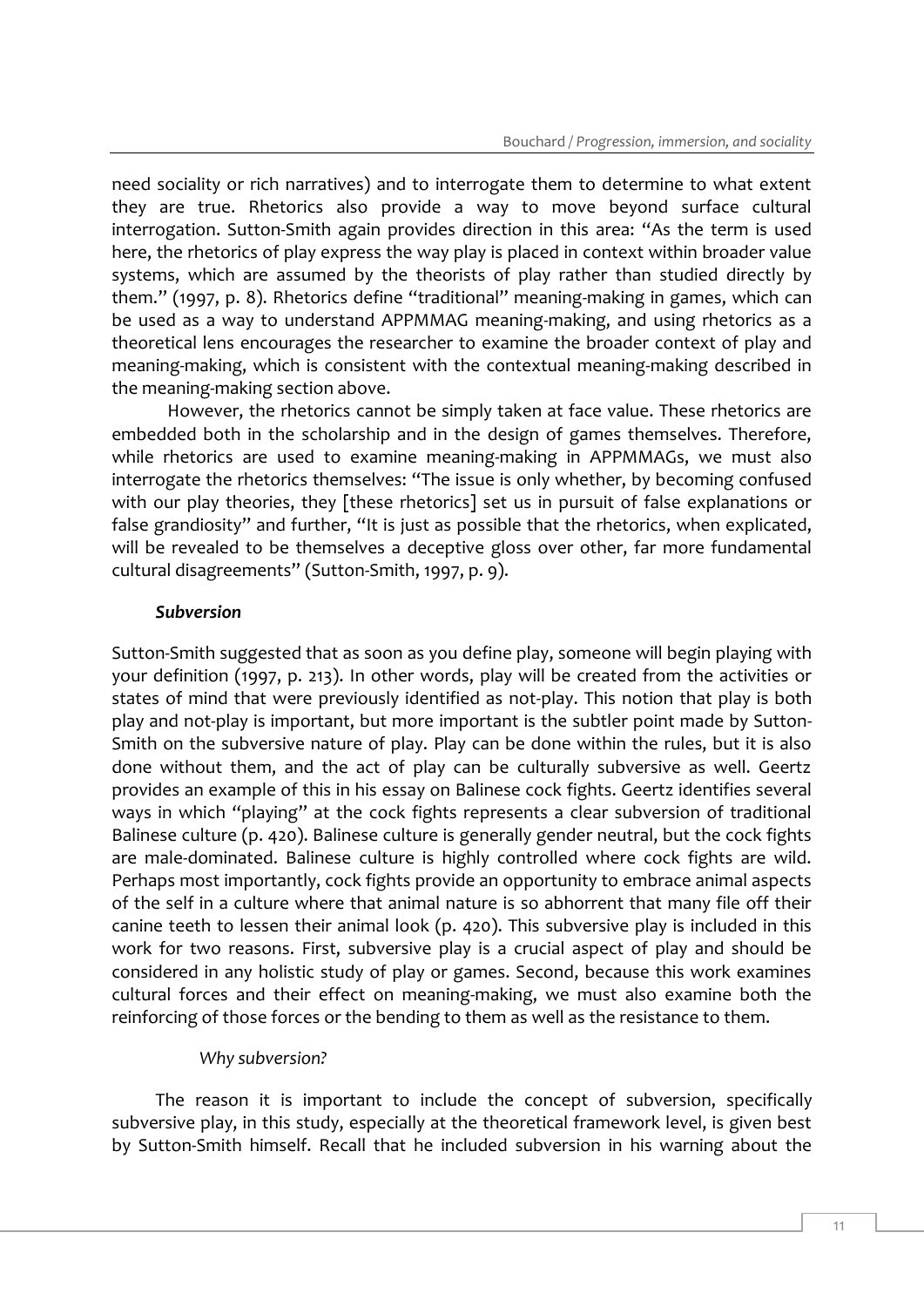difficulties of defining play: "Any earnest definition of play has to be haunted by the possibility that playful enjoinders will render it invalid" (Sutton-Smith, p. 213). Therefore, if we intend to examine meaning-making through the lens of cultural rhetorics, we cannot only be concerned with ways in which players reinforce those rhetorics but also, ways in which they subvert them. This reinforce/subvert continuum would be of interest in any study of rhetorics, but it is particularly appropriate in a study of play rhetorics because of the ambiguous and subversive nature of play.

#### *Rhetorics of meaningful play in APPMMAGs*

This section contains a description of each rhetoric and some evidence of its existence, using Sutton-Smith's direction to determine what constitutes evidence of the existence of such a rhetoric (1997: p. 15). As adapted for this work, evidence is the existence of the rhetoric in game design and in game scholarship.

## *Rhetoric of progression*

This is a rhetoric inherent to all games (in that one must progress to experience more of the game). It is essentially analogous to the need to turn pages in a book to find out what happens in the plot. Using procedural rhetoric, we can see that the rules of a video game encourage the player to take action to move the game forward. The rhetoric of progression provides at least part of the meaning for the in-game actions. In a Real Time Strategy (RTS) game, if a player desires to experience any content besides the death and destruction of his/her troops and buildings or the "you lose" screen, s/he must take actions in the game that enable him/her to progress. Adventure games require clicking on things and/or typing in commands to experience any of the game's content except the opening screen. Genre by genre, most games try to persuade players to progress through them. Similarly, think of common game concepts such as levels, worlds, progress bars, experience points, collectible items, increasingly powerful weapons, and unlockable super powers. All are measurements of progress or indicators of the rhetoric of progression.

Because progression is so inherent to games, finding scholarly work which contains some variation of "including progression in a game is important because ..." is rare. Fortunately, there was early research into Multi-User Dungeons (MUDs)—the precursors of APPMMAGs—that clearly identified the rhetoric of progression. This rhetoric is clearest in the "achiever" player type, as described by Richard Bartle. In his work on MUDs, Bartle (1996) divided the "players who suit MUDs" into four categories: those who delight in progression (achievers), those who delight in annoying others (killers), those who delight in others (socialisers), and those who delight in testing the limits of the game world (explorers). Achievers are motivated to experience all of the content the game has to offer including finishing plots, collecting all items, and gaining all awards. Achievers represent a clear expression of the rhetoric of progression as they desire primarily to progress through the game. Bartle only ever intended that his framework be applied to MUDs, but, like any good idea, it has since been used to explore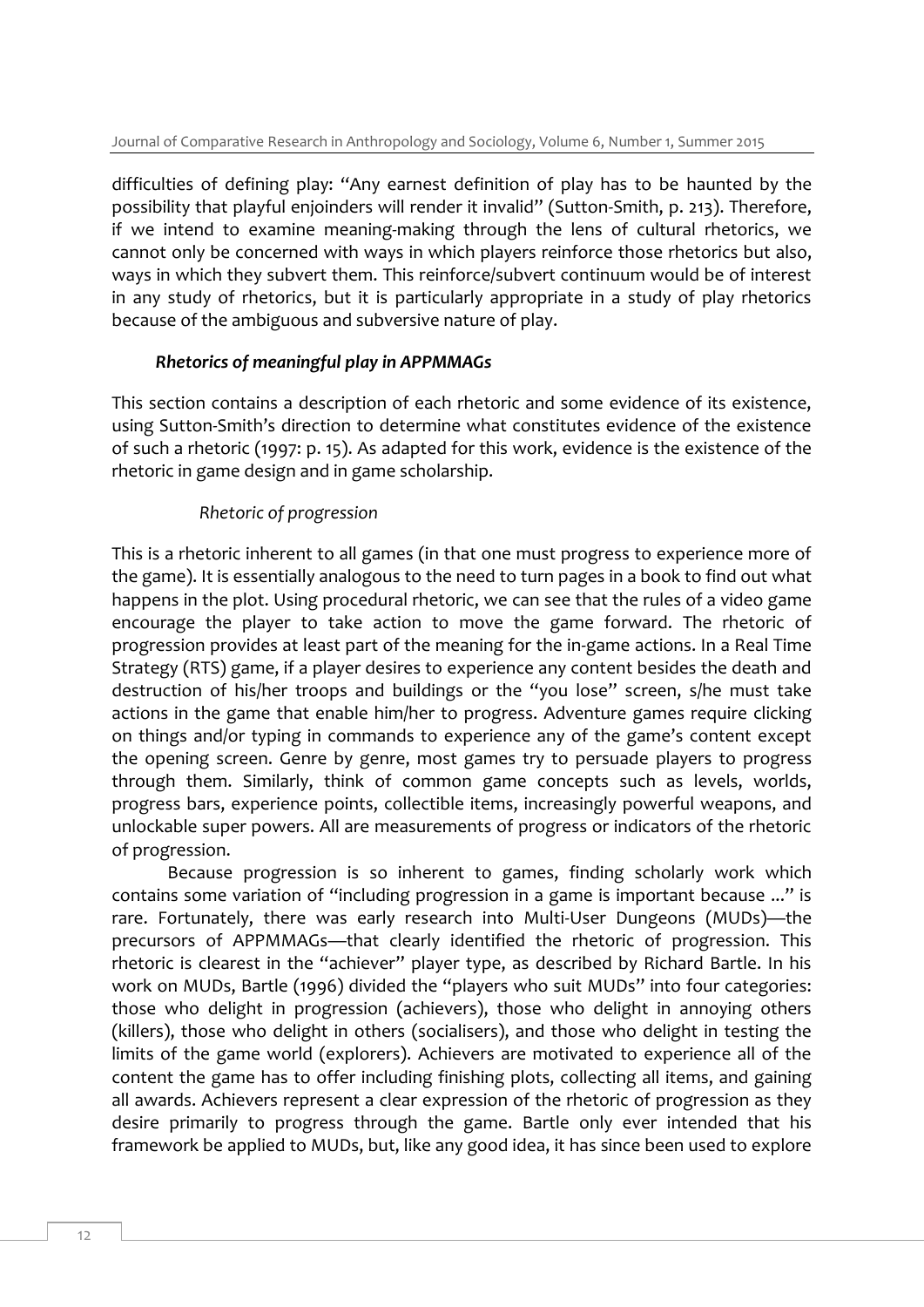many other types of games (Yee, 2006; Squire, 2006; Consalvo, 2007; Boelstorff, 2008; Steinkuehler, 2008). The achiever player type expresses the rhetoric of progression completely, from many perspectives. Game creators design with achievements in mind (e.g., the achievement systems built into all modern game platforms). Players seek achievements (e.g., the widespread use of those achievement systems) (Jakobsson, 2011). Bartle has led a series of scholars to examine achievement-interested players and their games.

In terms of APPMMAG research, the rhetoric of progression is very present. Begy and Consalvo (2011) include achievements in their title. Both Klimmt et al. (2009) and Wohn and Lee (2013) incorporate Nick Yee's framework which includes achievement (as it was built on Bartle's work) as one of its main tenets.

## *Rhetoric of immersion*

The rhetoric of immersion suggests that a video game must be immersive or make one feel as if one has completely entered another world. There are many ways to achieve this end, including a fully realised virtual world with an engaging story, stunning graphics and atmospheric sounds, and an overall experience that is challenging. This rhetoric argues that players require an immersive experience to make meaning or find meaningful play in a game.

The rhetoric of immersion is most easily expressed through the work of Murray (1997). Murray's pivotal book, Hamlet on the Holodeck (1997), sets aside an entire chapter to discuss immersion in video games, identifying immersion as a powerful video game force. In that chapter, she identifies some aspects of immersion including "densely textured visual and aural environment" (p. 109), the immersion of video game narratives, and in general, the immersion of a high-fidelity or "realistic" game world. She also defines immersion beautifully:

> "Immersion is a metaphorical term derived from the physical experience of being submerged in water. We seek the same feeling from a psychologically immersive experience that we do from a plunge in the ocean or swimming pool: the sensation of being surrounded by a completely other reality, as different as water is from air, that takes over all of our attention, our whole perceptual apparatus" (p. 98)

The notion that games must be immersive is also deeply present in books about game design. In Mark J.P. Wolf's book, a history of game development, (2008) there is an entire chapter on video game sound, which particularly references immersion: "The game's sound design reflects this choice, heightening the immersion with ambient sound that matches the game's dystopian battlefields." (Pidkameny: p. 255). In the same book, writing on the rise of the home computer, Rehak puts immersion on a key list of features that define the entire medium of video games: "immersion, interactivity, presence, and flow" (p. 195). Even the structure of that book puts sound and video on the same level as game development, game genre, video game controversy/ethics, intermediality, and the future of video games. Similarly, Rouse (2005), in his book on the theory and practice of game design, identifies players' desire to fantasise as a key drive for why players play,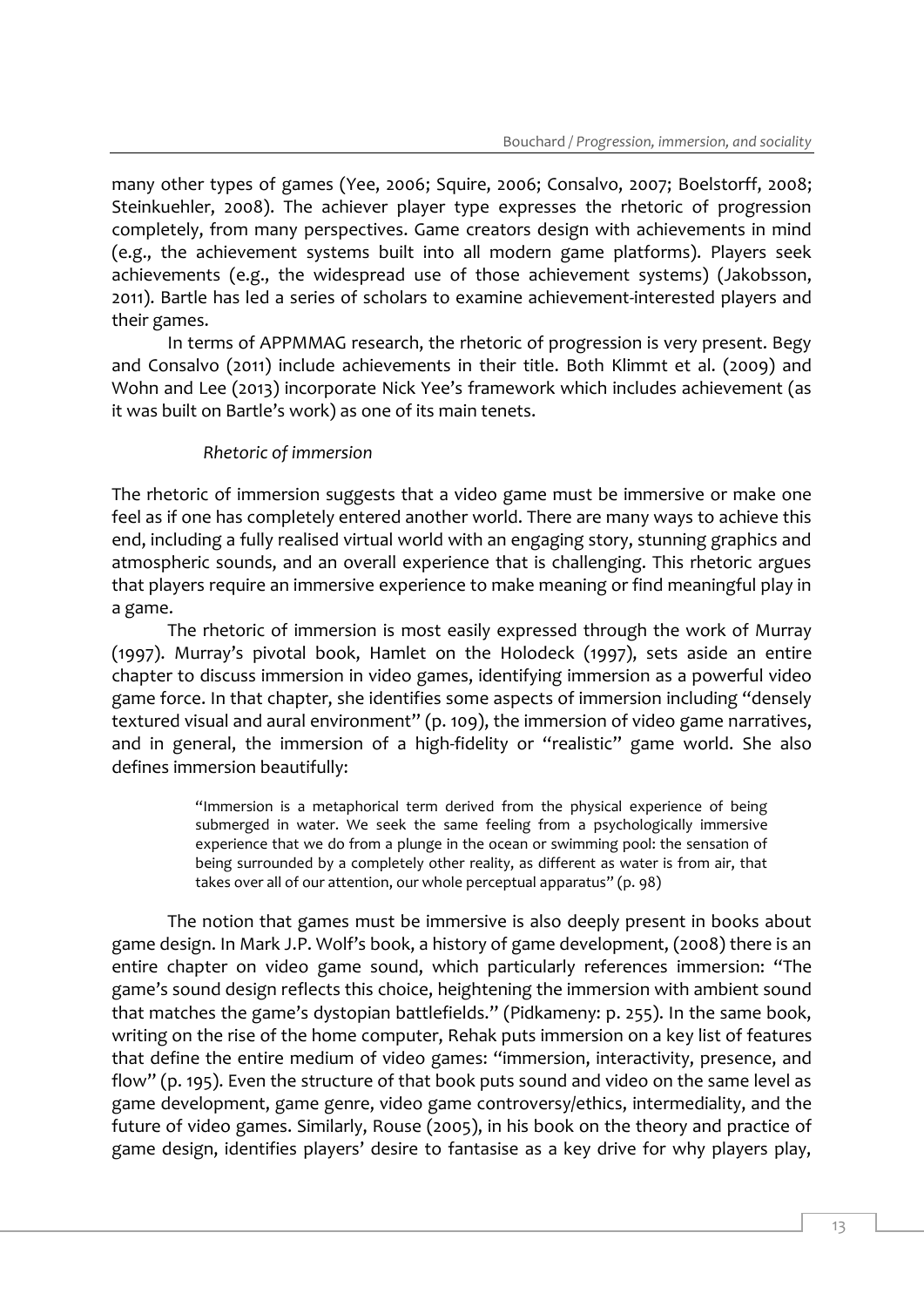and explains that immersion through a fully realised world (with graphics, sound, and story) is the way to meet that need (2005: p. 7), and he later states it directly "Players expect to be immersed" (p. 12). Bogost too draws a line directly to the importance of a true-to-life world for maximum "vividness" and immersion (2007, p. 34). In addition to a fully realised world, the rhetoric of immersion includes the notion that games must be difficult.

The idea that a game must be difficult and that this very difficulty is what creates an immersive experience is likely rooted in the theory of flow. Mihalyi Csikszentmihalyi's flow theory suggests that people are happy (or in his words have optimal experiences) when their ability matches the difficulty of their task, and they are given the appropriate feedback in a timely manner (1990). The periods of optimal experience are characterised by losing track of time as one is so engrossed, or immersed, in the activity that they lose time. This theory of optimal experience is a powerful and compelling one when applied to games. Salen and Zimmerman (2004: p. 336) provide a great example of how flow theory is viewed and used in games and game design in their entire section devoted to game flow and including the ubiquitous flow channel graph. Independently, James Paul Gee, in studying the educative power of games, drew similar conclusions about difficulty in games: "a good game feels highly challenging" (2004: p. 65). In contrast to the rhetorics of the immersive world and even the very embedded rhetoric of progression, the rhetoric of difficulty is everywhere (Rouse, 2004: p. 2; Hoffman and Novak, 2009: p. 25; McGonigal, 2011: p. 22; Juul, 2007: p. 55).

In the direct field of APPMMAGs, the rhetoric of immersion is a challenge. Because APPMMAGS largely forgo the graphics, story, sound, and difficulty (as part of their definition), they represent an extremely interesting area to further explore the rhetoric of immersion.

## *Rhetoric of sociality*

The rhetoric of sociality posits that games must be social, providing opportunities to create and maintain social networks. The base assumption that people want to play meaningfully with other people is, like the rhetoric of progression, inherent in many games. This rhetoric also deeply affects most game research done in the social sciences.

There are many examples of how sociality is implicitly included in games, but without experiencing several games within a genre over time, these trends can be hard to see. Personally, as a long time MMORPG player, I can see the social features and social requirements in MMORPGs. In *World of Warcraft* (Blizzard, 2004) for instance, there are portions of the game that may only be experienced with other players and many in-game tasks are made easier by working with others. Gaining experience is a major goal in the game (which reinforces the rhetoric of progression), and players can gain experience much faster if they work in groups. Not only is there a "safety in numbers" benefit, the game actually rewards the player further by providing an experience bonus just for working in a group (Liszkiewicz shows something similar in *Farmville*, 2010). If the reader has not played this game, the truth of this situation is hard to prove (although in this case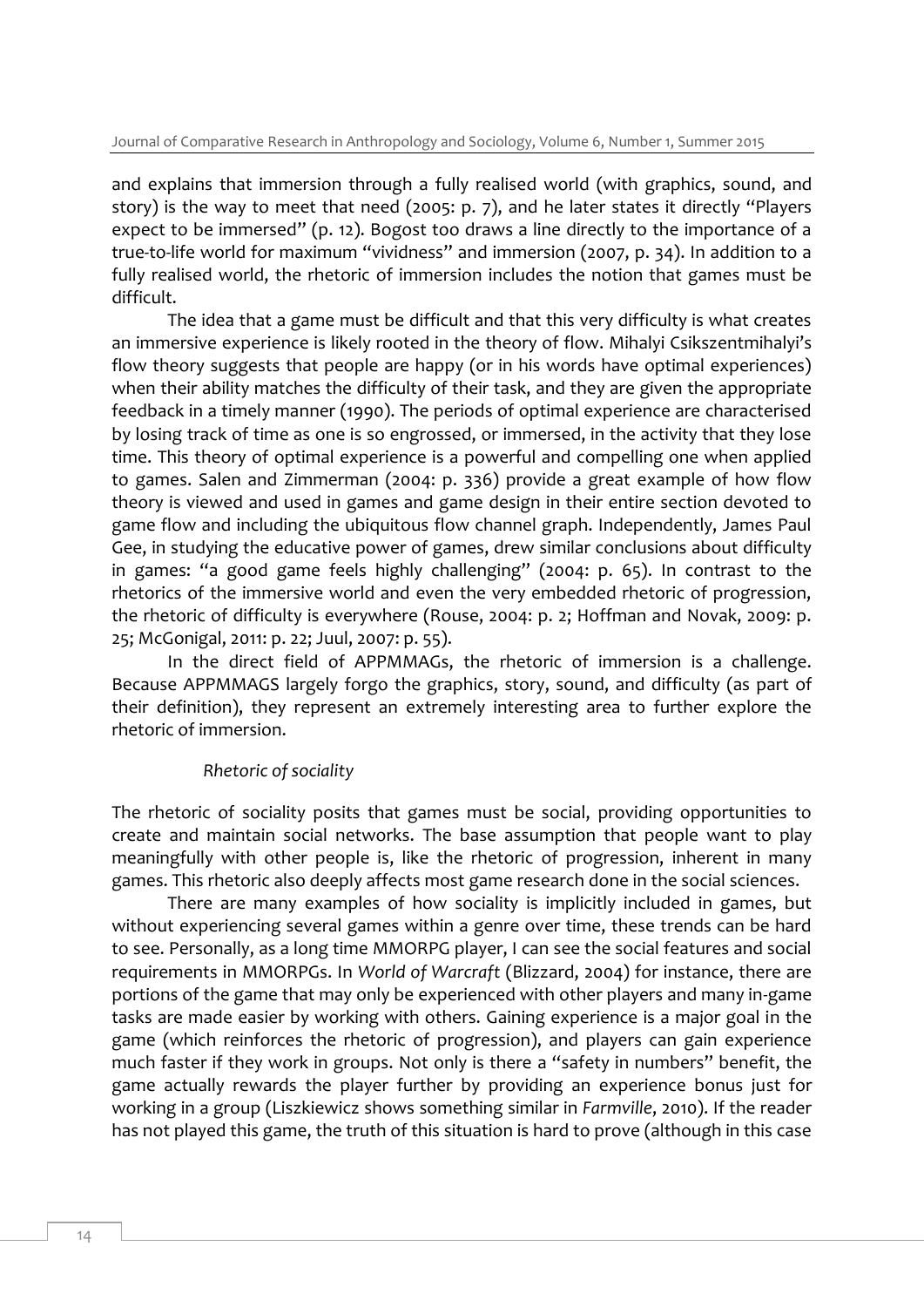there is some academic discussion of this phenomenon: Koivisto, 2003). Therefore, game design histories and manuals will be used to provide evidence of the rhetoric of sociality.

Rouse (2004) again leads the way with another useful section heading in his chapter on what players want: "Players Want to Socialize". He goes on to discuss the notion that all non-computer games are social, most single-player computer games are still played very socially, and finally, that multiplayer games are a powerful and growing force (as of 2004). He closes his discussion of multiplayer games with "the biggest advantage of these multiplayer games is that they transform computer games into truly social experiences, which is one of the largest motivating factors for people to play games." (2004). Salen and Zimmerman (2004) devote an entire chapter to social play, as does Schell (2008). Fullerton (2008) begins her book with the importance of the social in traditional games. Costikyan (2002) suggests that MUDs and RPGs are primarily social games. Crawford (1984) also identifies the social as a prime drive for playing games. In his book, Wolf (2008) uses "Video games—Social aspects" as the first of two Library of Congress (LC) Subject Headings (the other being "Video games—History"). This means that the author and publisher felt that social aspects represent an important way to identify and categorise the content of the book. These are only a selection of game design books, but they all feature the rhetoric of sociality prominently. This rhetoric also exists in scholarly inquiries focussed on games.

Evidence of the rhetoric of sociality is just as easy to find in research as it was in game design. As MMORPGs became more popular and a more obvious cultural force, a large number of game ethnographies appeared to attempt to explain the phenomenon. These kinds of works tend to place sociality above all other aspects important to game studies (Turkle, 1995; Taylor, 2005; Boellstorff, 2008; Pearce, 2009; Nardi, 2010), and that same group created a textbook for virtual world ethnographies which also foregrounded game sociality (Boellstorff et al., 2012). Huizinga's book, *Homo Ludens* (1944), positions games and play as the seed of culture (by connecting games with ritual). Caillois (1961) positions games as essential to sociality. Juul (2010) devotes a chapter of his book on casual games (which are very closely related to APPMMAGs) to sociality, as does McGonigal (2011). Bartle (1996) also identifies two groups that are primarily interested in sociality: killers and socialisers. Bartle (1996) identifies the difference as being that socialisers are interested in interacting with other players whereas killers are interested in acting on other players; however, both groups are primarily focussed on other players. Yee (2006) includes both categories in his work as well and, in fact, calls for even more research on sociality. Using bibliographic data again, currently there are three hundred and forty-four (344) books in WorldCat's database with the LC Subject heading "Video games—social aspects".

The rhetoric of sociality is also prevalent in the area of APPMMAG studies. Klimmt et al. (2009) include social elements in all four key dimensions of browser-game appeal. Milolidakis et al. (2009) place sociality alone on the same level of importance as all other aspects of video games. Assmann et al. (2009) and Koivisto (2003) focus on the sociality of community building. Wohn and Lee (2014) position APPMMAGs as social network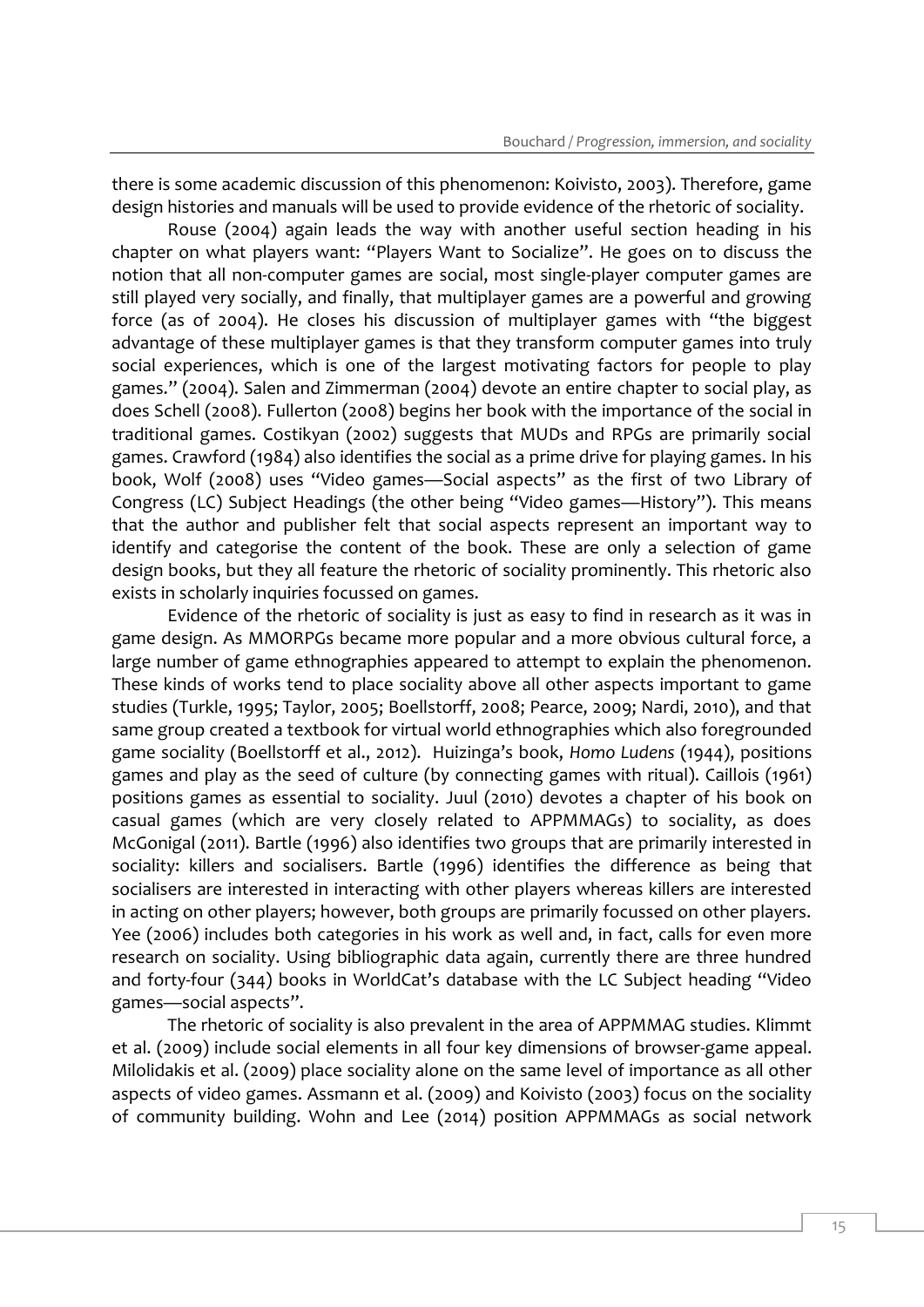games from the beginning. Begy and Consalvo (2011) include social aspects as part of their seven-feature play motivation study.

#### *Why these rhetorics for studying APPMMAG meaning-making?*

These three rhetorics are clearly present in existing games and game research and are particularly interesting in the field of APPMMAGs. Both the rhetoric of progression and the rhetoric of sociality appear to be dominant, reinforced rhetorics of APPMMAGs. My own anecdotal experience in playing and designing APPMMAGs for the last ten years suggests that there is also some subversion of these rhetorics happening. The rhetoric of immersion represents an even clearer opportunity for subversion and expansion of the conversation on the nature of immersion. Certainly, there may be other rhetorics from other disciplines or that come out of this project that may be of more interest, but given the breadth of research and my own experiences, these three were selected as a beginning.

More broadly, rhetorics provide an important, and novel, way of exploring APPMMAG meaning-making. Current work on APPMMAGs does not generally push very far into the cultural context of players and their meaning-making. Cultural rhetorics allow researchers to examine APPMMAG meaning-making more deeply. For instance, players report playing *Farmville* for social reasons (Balnaves et al., 2012). On the surface, there is little reason to question that; after all, many researchers and game makers call the whole genre of APPMMAG games "social games". However, the power of a cultural rhetoric to persuade people to act or appear to act in a certain way, to be socially motivated in this case, must be considered. Using the rhetoric of sociality as a lens for studying meaningmaking, allows, and encourages, the researcher to ask further questions such as, "When you are not interacting with or making friends in *Farmville* are you still playing *Farmville*, and if so, what in-game actions are you taking and why?" The notion of subverting cultural rhetorics is also useful in this case and encourages questions such as, "*Farmville* provides many social features. Do you prefer to use those over other methods of social interaction like texting or emailing? If so, why?" The arguments about meaning-making made by the games themselves and the research about games affect player meaningmaking and player reports of meaning-making, and therefore, it is important to apply these rhetorics to the APPMMAG meaning-making context.

#### **Testing the lens**

It is useful, when developing a theoretical framework, to employ the framework using an example. This approach is useful as an example of the utility of a framework and to generate research questions, but it is limited. Without more data, it is difficult to draw firm conclusions or make interesting claims. This section discusses a sample APPMMAG, *Torn City*, and the prose description of play motivations and experiences of a player. This player is in line with Bartle's (1996) "achiever" player type discussed earlier in this article. The player is a Caucasian male, 37 years old, programmer, interface designer, doctoral student who has been playing and designing video games since the age of eight. He plays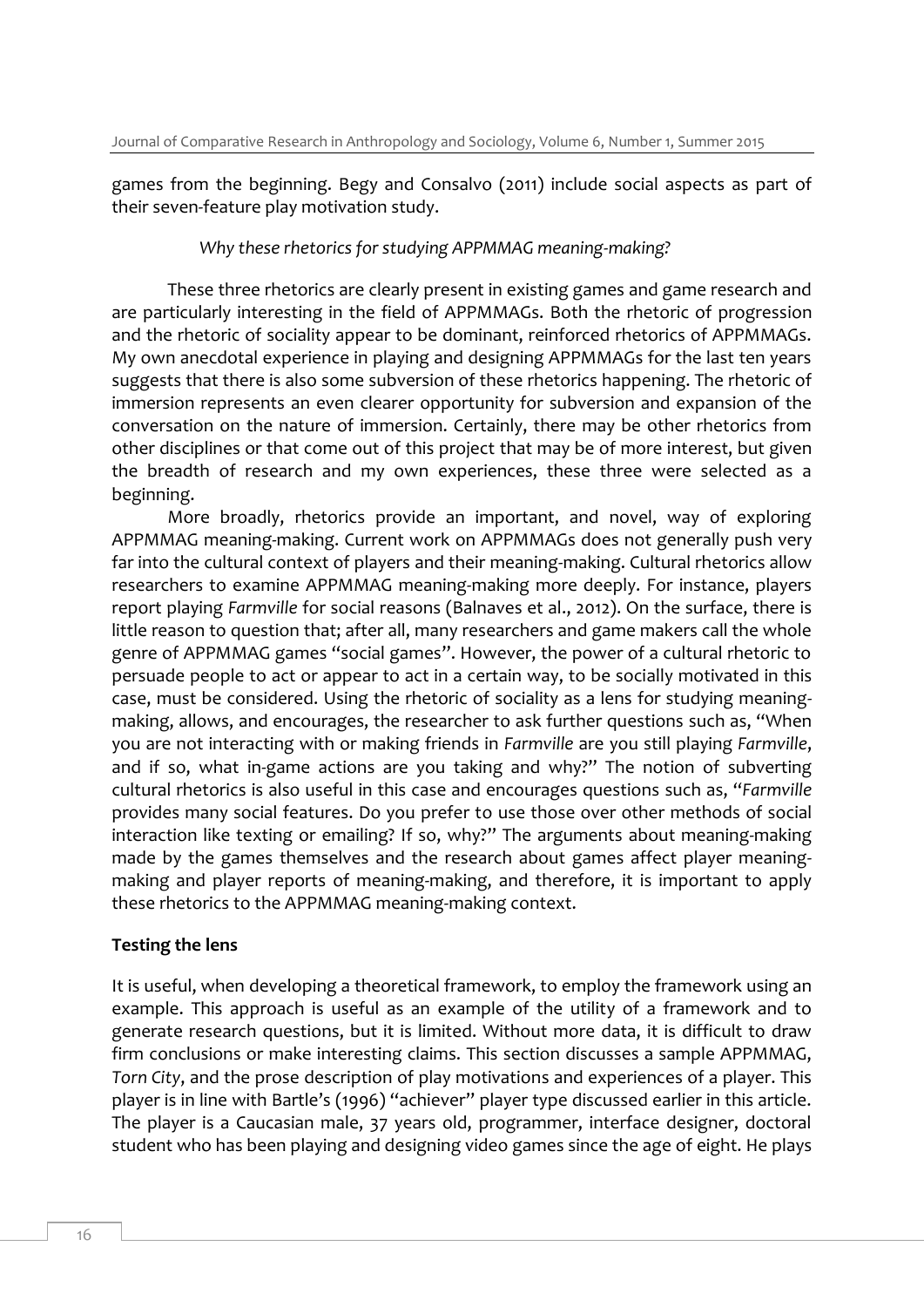a wide variety of video and traditional games, including both single-player and multiplayer games. He plays on multiple devices including phone, tablet, and laptop and at the kitchen table or on the floor, among other locations in his urban, single-family home and in the homes of friends and family. He lives with his partner, his infant son, and his dog. In addition to games, he also enjoys reading nonfiction in many areas and fiction in the fantasy/science fiction genre. He also enjoys various types of movies and television shows, and watches them alone as well as in groups. He was, in his youth, a musician of some note, and he still enjoys singing and playing the guitar and piano for his family.

*Torn City* or *TC* is an APPMMAG developed by Joe Chedburn, a UK-based game developer. While it is trying to expand beyond its crime-first roots to describe itself as a "gritty" place where "only the sharpest survive", the procedural rhetoric of the game still encourages one toward criminal behaviour, so much so that that aspect is still included in game descriptions: "To earn money and increase your status you'll need to get your hands dirty, commit crimes and attack other players" (torn.com).

The following is a first-person account of meaning-making, play, and strategy. Because it is an example, the player description above and the following description of how meaning is made in *Torn City* are evocative of and interconnected with Geertz's ethnographic method of thick description (1973: p. 3) without taking the space and time to fully describe both player and play thickly:

> Play of *TC* is focussed around time management. The goal is to make maximum progress without a) running to the game on a schedule, b) logging on constantly, or c) paying real money. Therefore, time spent playing the game is all about making the most efficient use of time and in-game energy. Playing more traditional MMORPGs takes too much time.

> There are many mechanics in *TC*, but one of the main ones is fighting, both other players and non-player characters (NPCs). To ensure that their character is not constantly being robbed and put in the hospital, players must train their avatars so that they can properly defend themselves. Training is done, appropriately, at gyms. There are a variety of gyms, which are unlocked slowly through use (e.g. 200 trains at Woody's Workout gym unlocks Beach Bods gym), and they generally provide more statincrease per unit of energy as the player progresses through the gym-unlocking minigame. There is, however, a major divergence. Most players choose the drug-assisted training program, and they focus on one-or two stats. There is a drug, Xanax, that provides extra energy which can be used for extra training sessions. With little risk of overdosing (which causes lost time and money), a player can safely take roughly two Xanax per day for an additional 720 to 960 energy. Depending on how active the player is, that can easily double or triple their daily training. There are some costs however. First, each Xanax costs about \$1 million, which is one day's pay for a high-level player. Second, to reduce the risk of overdosing, players must routinely travel to Switzerland to rehab (opinions vary, but most players go once per week). Third, overdosing removes all energy and happiness, which cost both money and time to recover. In addition to Xanax-based training, most players also choose a statistic or two to focus on, and use all available energy to increase them. This tendency is made clear by the availability of two, high-level gyms that focus on Defence and Dexterity (Balboas Gym) and Strength and Speed (Frontline Fitness) where the other two statistics cannot even be trained. A subset of players choose a divergent path of progression. There is a single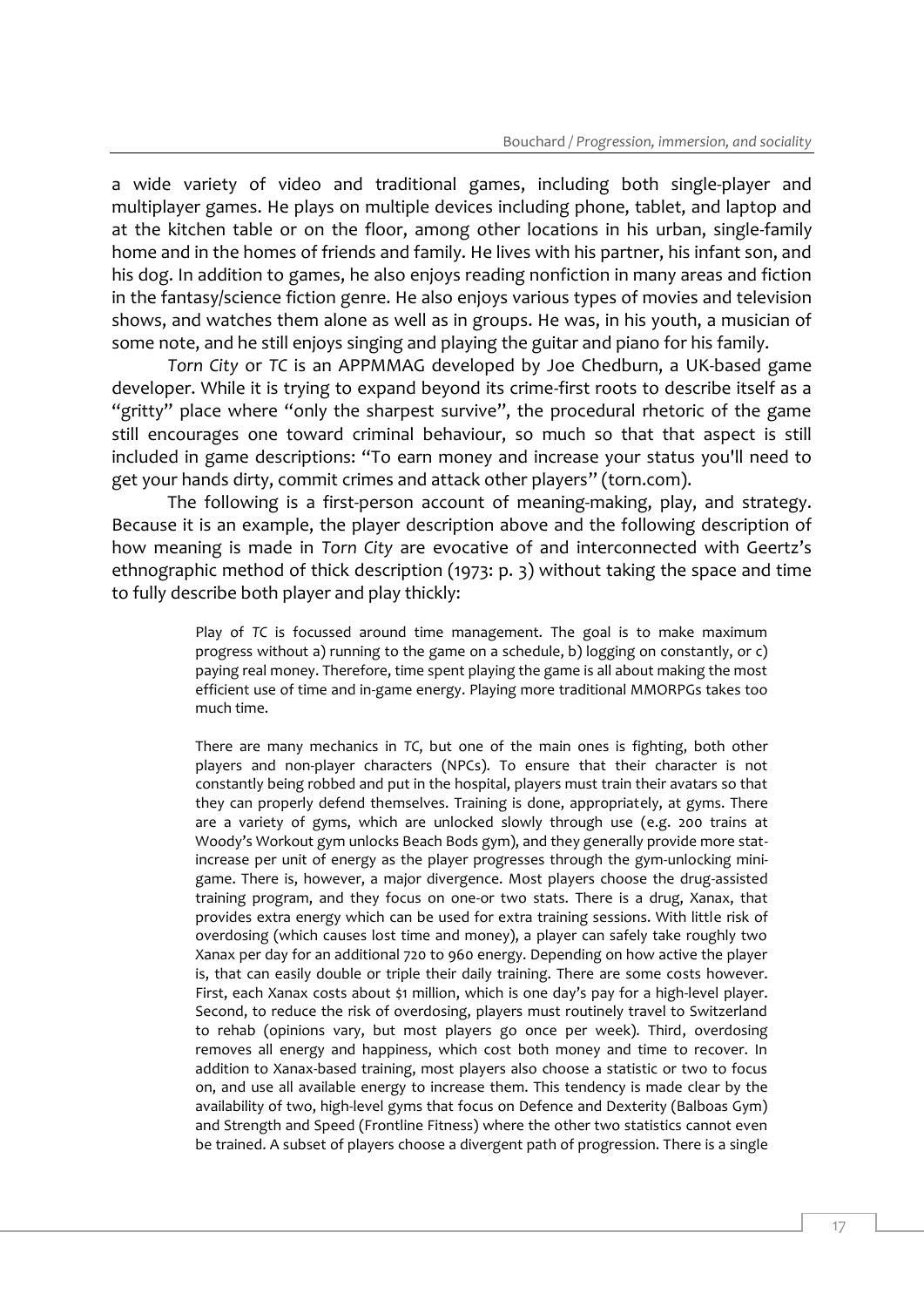drug-free gym that provides higher gains than the regular gyms where drug-use is allowed. Because drug-use is rampant in all parts of the game, including training, very few players can access the drug-free gym. A further subset elects to train all battle statistics equally. The reasoning for this is the simple rock-paper-scissors truth of the battle mechanic: defence beats strength, speed beats defence, dexterity beats speed, and strength beats dexterity. High strength means high damage, and a player can kill other avatars before they have a chance to do much damage to him/her. High defence reduces damage taken from high strength attacks. High speed can overcome high defence by overwhelming the defence with many hits. High dexterity overcomes high speed to allow avatars to dodge more effectively, and finally, high strength defeats high dexterity because only one hit is needed, and all hits cannot be dodged. When given the option to train all statistics equally, it makes the most sense to train more slowly (but without the risks of overdosing) and more balanced (to ensure no large weaknesses). First, it carries no risk of negative outcomes or punishments. If play time is limited, that time should not be spent dealing with punishments. Second, the benefits of the drug-based training are greatest for very active players. With limited play time, keeping on top of rehab schedules, flight schedules, and drug cool downs is far too much work. Third, the design of the drug-free, equal-stat training system does not encourage risky behaviour. The drug-based method entices players to greater risks. The longer players wait between each rehab trip, the less total training time they lose to rehab trips, so the game entices them to wait just a little longer each time. Overdosing has a similar effect to losing for a problem gambler: they will gamble again but they will just be a bit more careful next time. The drug-free training system avoids the challenges calculating when the best time to rehab is. With this system, the most efficient method of training is to log on and train. There are no other calculations to do.

As previously stated, the main reason to train battle stats is, not surprisingly, to battle, and since the majority of in-game time is spent efficiently training battle stats, one might reason that engaging in battle is also an important aspect of play. Surprisingly, it is not. To explain why, the world of *TC* needs to be described further.

In traditional MMORPGs, there is a separation between fighting and danger involving other humans (Player versus Player or PvP) and fighting/danger that originates from the game itself (Player versus Environment or PvE). Each MMORPG has its own way of dealing with this, but in general, players are given the choice whether to live and play in a place that allows PvP or not. In games like *TC*, that separation tends not to exist. In *TC*, for instance, there is only one place to play and that place is PvP at all times. There are moments of respite (while traveling, in prison, or in hospital), but in general, a *TC* avatar can be attacked by other players at any time. That fear of being attacked at any time affects the way people play. Coupled with this fear is the problem of information. In general, one player cannot know the battle stats of another. Over the years, ways of guessing stats have been added to the game (public player activity stats from which much can be implied and different ways of "spying" someone else's battle stats), but it is never a complete picture. Perhaps the target player has taken a temporary battle stat booster or has an unusually powerful weapon, etc. This creates a situation where attacking someone represents a risk. If the attack fails, the attacking player has unequivocally provided a valuable piece of information: they are weaker than the defender. This information can be used to constantly attack an avatar and keep it in the hospital, to win bounties put on it, to beat it in faction conflicts, to gain experience and money, and to pass that information on to stronger friends that they might do the same. Certainly, one player knowing they are stronger than another is not a guarantee that bad things will happen, but in general, it is best avoided. There is a third aspect to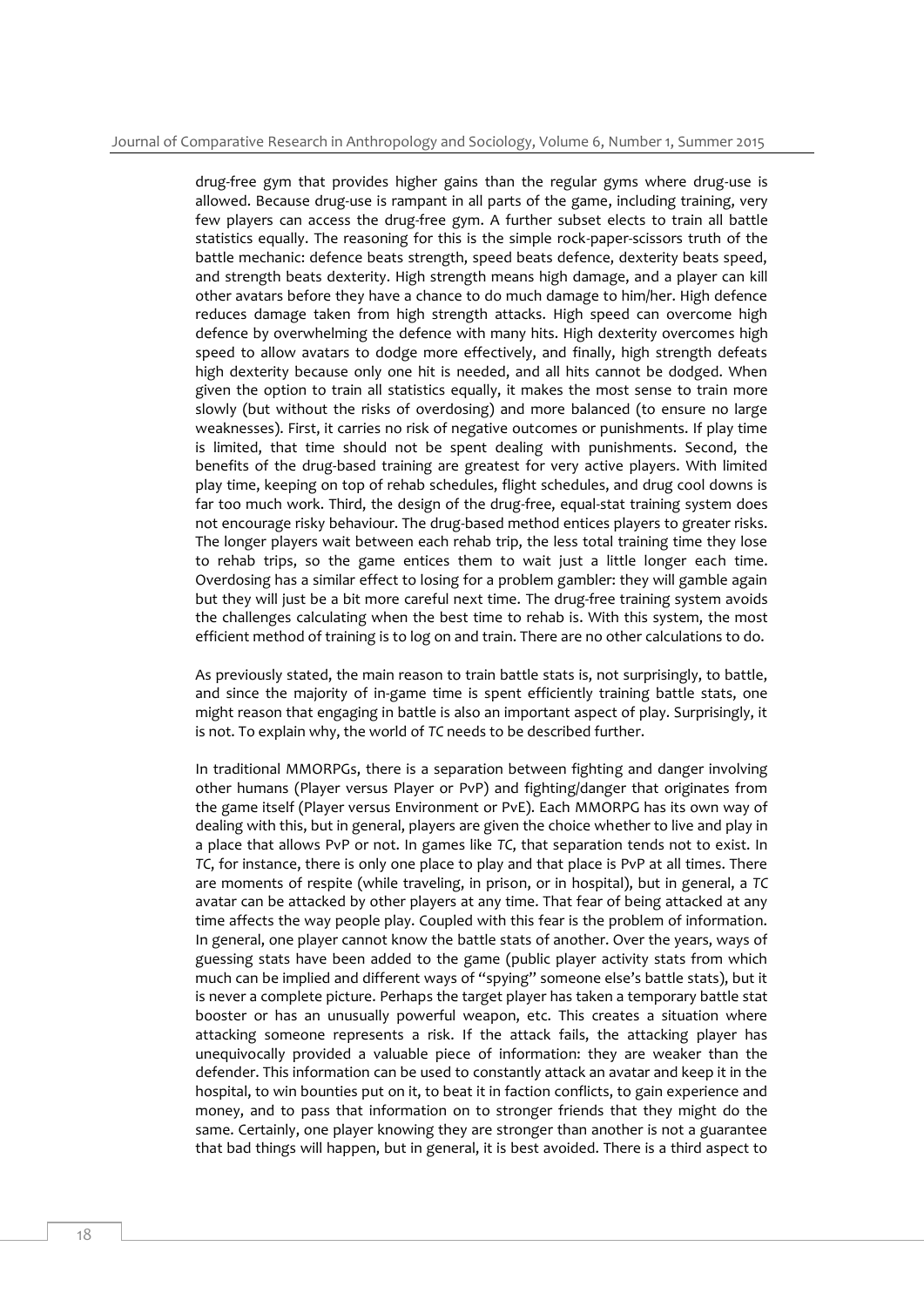this situation that further complicates it, and that is the choice to remain in-game drugfree and to spend no real-world money on the game. These two choices result in players advancing through the game much more slowly in terms of battle stats. This means that to a casual observer these "drug-/money-free players" appear powerful because their characters are old, but they are weak for their age as they have not used popular methods (and therefore the popular pace) to increase avatar power. Because of the lack of information, it is likely that many players feel like they are a little behind, regardless of their play styles. Combining these three things—the possibility of attack at any time, the lack of information on enemies, and the problem of being weaker than appearance suggests or feeling weaker than the norm—results in a tendency to not attack others.

#### **Discussion**

This section applies the rhetorics of APPMMAG play framework to the account of player meaning-making described in the previous section. Without more data, it is difficult to be definitive in answering questions, but included here is an example analysis of the sample meaning-making account using the theoretical lens described above. Potential research questions generated from the analysis are also included. The research questions are included as they both summarise contentions revealed by the analysis and generate directions for further inquiry.

The rhetoric of progression appears to be clearly reinforced in this account of playing *Torn City*. The player is concerned with filling the progress bars that represent progression in training gyms and progression in battle statistics. It is entirely possible that a non-achiever type would provide a strong subversive voice against the rhetoric of progression. However, it appears that for some players, meaning can be made simply using a progress bar (a conclusion supported by previous work on the subject, Bouchard, 2010).

*RQ1: To what extent and in what ways is the rhetoric of progression at play in APPMMAG meaning-making?*

The interaction with the rhetoric of immersion is far more complicated in this account. To begin with, the choice to play *Torn City* in the first place likely represents an engagement with the rhetoric of immersion. The move away from "traditional MMORPGs" to *Torn City* is a subversion of the rhetoric of immersion. On the surface, the only difference between MMORPGs and APPMAGs is the immersive world in MMORPGs, but the difference is more complex than that, especially considering the rhetoric of immersion. For instance, the amount of real-world time required to play *Torn City* is largely determined by the player, and the game does not act to entice the player to play more. MMORPGs, in contrast, are constantly reinforcing the rhetoric of immersion by trying to draw players to stay in the game and to come back as quickly as possible. In general, MMORPGs are designed to leave players feeling like they will miss something if they leave and that they have missed something whenever they have been absent from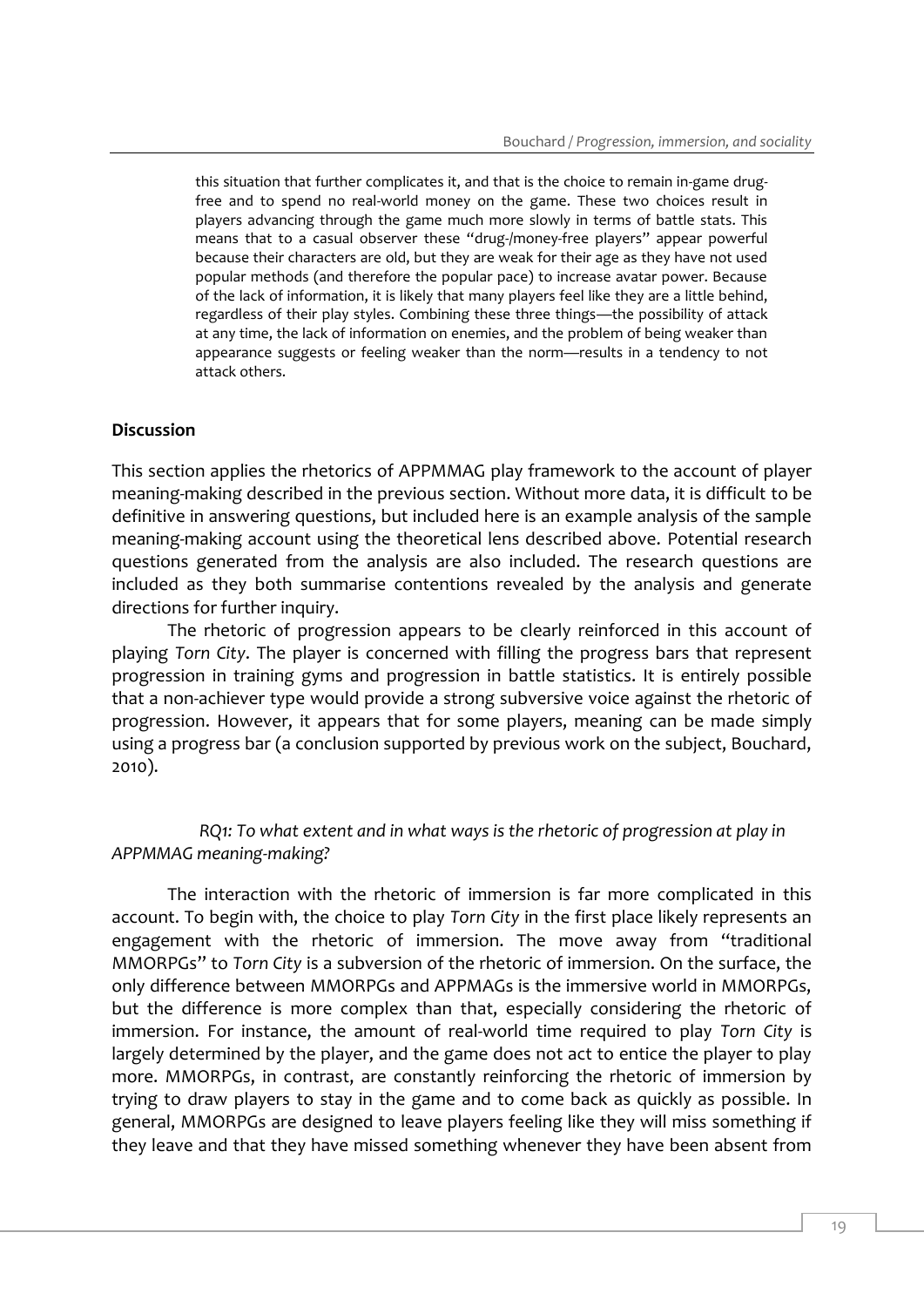the game. This immersive draw is accomplished by having something exciting (or "juicy", Juul, 2010) happen every few minutes, so players are drawn to play another few minutes ad infinitum. APPMMAGs do not, in general, subscribe to this model. In *Torn City* for instance, once a player's "turn" has been taken (all of their in-game energy is used) there are simply no more actions to take until the next available turn, which takes about five hours, and because the progression of the game is so slow, players quickly stop logging in every five hours and simply log in once or twice per day with little negative consequence. In fact, players are considered "active" for in-game rewards if they login once daily.

### *RQ2: To what extent and in what ways is the rhetoric of immersion at play in APPMMAG meaning-making?*

The narrative aspect of the rhetoric of immersion also makes for an interesting lens with which to view this meaning making account and *Torn City*. Narrative immersion appears totally absent and subverted. For instance, while there are brief textual descriptions of in-game actions, the player account above mentions nothing at all about the story of the game or even the loosely described crime-based game world. These things were omitted from the meaning-making description because the player does not use them for meaning-making, despite there being strong scholarly support for their importance (Juul, 2005). Without further data, it is difficult to prove that the narrative is being used to make meaning in this context, but that simply means that its character is at this point unknown.

## *RQ2.1: What is the role of narrative in APPMMAG meaning-making?*

Similar to the apparent lack of narrative meaning, there is no concern about the difficulty of the game or the satisfaction of meeting challenges in the meaning-making account. In contrast, Csikszentmihalyi (1990) suggests that people value both difficulty and the satisfaction of meeting challenges in their activities. In addition, there is an interesting interaction between the rhetoric of immersion through difficulty and the rhetoric of progression. A brief examination of the above account of training shows that whereas there is progression, there is no difficulty. If we assume (as the rhetorics discussed previously suggest that we should) that difficulty and progression are important parts of video games, it reasonably follows that progression should therefore be difficult. *Torn City* and APPMMAGs in general represent a very interesting subversion of that situation.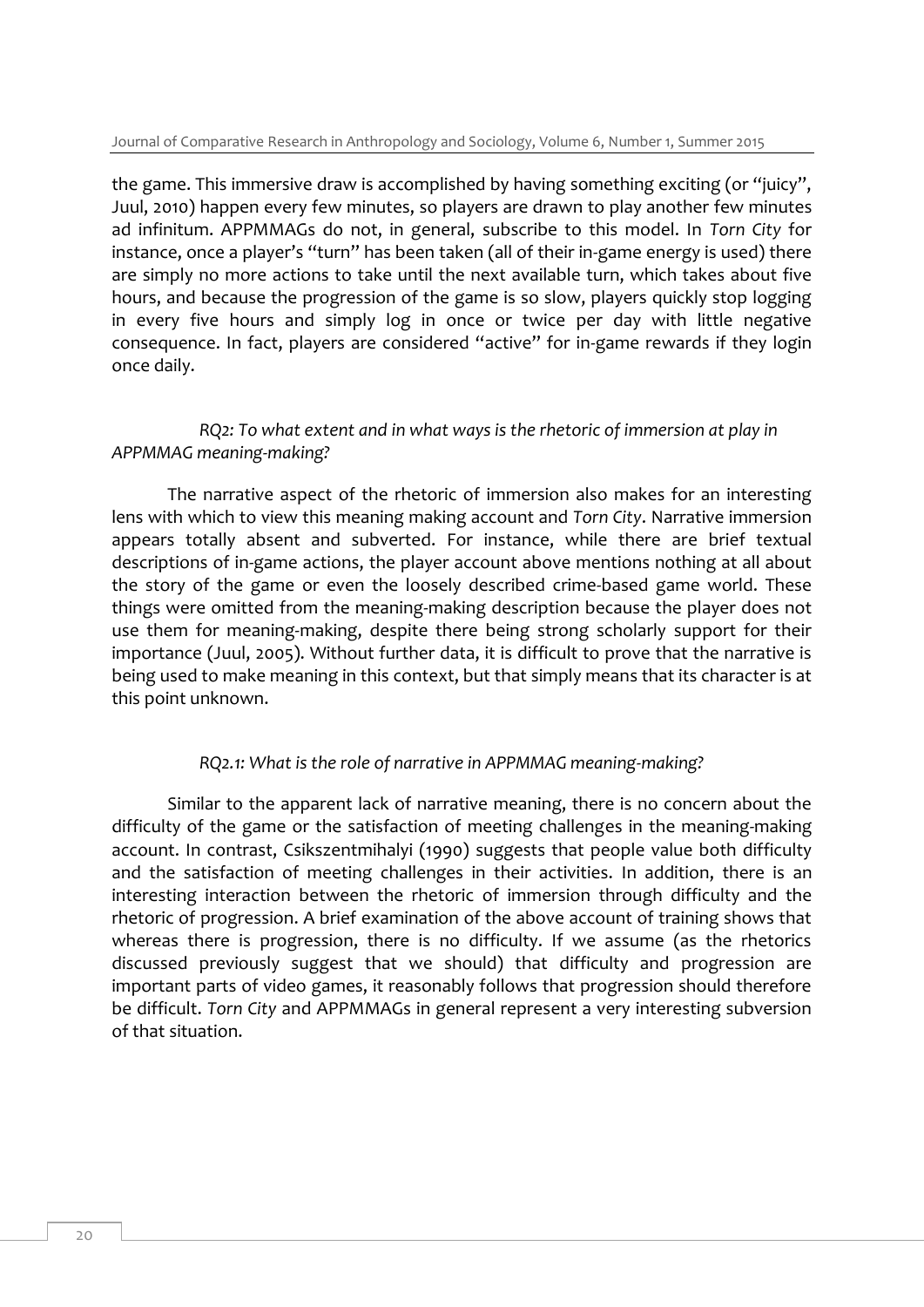*RQ2.2: What is the role of progression free from difficulty in APPMMAG meaningmaking?*

Turning from progression and immersion meaning-making, the rhetoric of sociality exhibited in the player meaning-making account is also complex. It appears more akin to Taylor's instrumental players (2006) or Bakioglu's griefers (2009) in that there is no clear friend-making or community building that seems so prominent in the works supporting the rhetoric of sociality. At this stage, it could be said that the achievement-focussed account above is subverting the rhetoric of sociality by largely ignoring other players.

## *RQ3: To what extent and in what ways is the rhetoric of sociality at play in APPMMAG meaning-making?*

The situation is much more complex. While the account has no description of chatting with friends or organising a group to accomplish some task, the actions and existence of other players does appear to affect the decision-making of this player. For instance, there appears to be some fear that other players will discover a weakness and descend like jackals. This implies that other players, even if they are not directly communicated with, may act as context for meaningful play. McGonigal has already suggested that this might be the case with her concept of "playing alone together" (2011, p. 89). While the rhetoric of sociality appears to be largely subverted in this account, it is possible that players draw meaning from the social context provided by other players without having to directly interact with others on a regular basis.

# *RQ3.1: What is the role of low-fidelity sociality in APPMMAG meaning-making?*

The theoretical lens proposed in this paper was used effectively to analyze the above meaning-making account. Analysis created a rich discussion of the complex subject of meaning-making and generated interesting questions for future work.

## **Conclusion**

The purpose of this article was to explore a novel lens for examining meaning-making in APPMMAGs using cultural rhetorics of play. That purpose required some background explanation, including working definitions of APPMMAGs, meaning-making, and cultural rhetorics. The lens was then applied to an account of meaning-making in an APPMMAG. In the Discussion section, the player account was examined both in terms of how the selected cultural rhetorics were reinforced and subverted. The rhetoric of progression was reinforced through the meaning-making of the slow, simple motion of avatar improvement and was subverted by the problem of progression without difficulty. The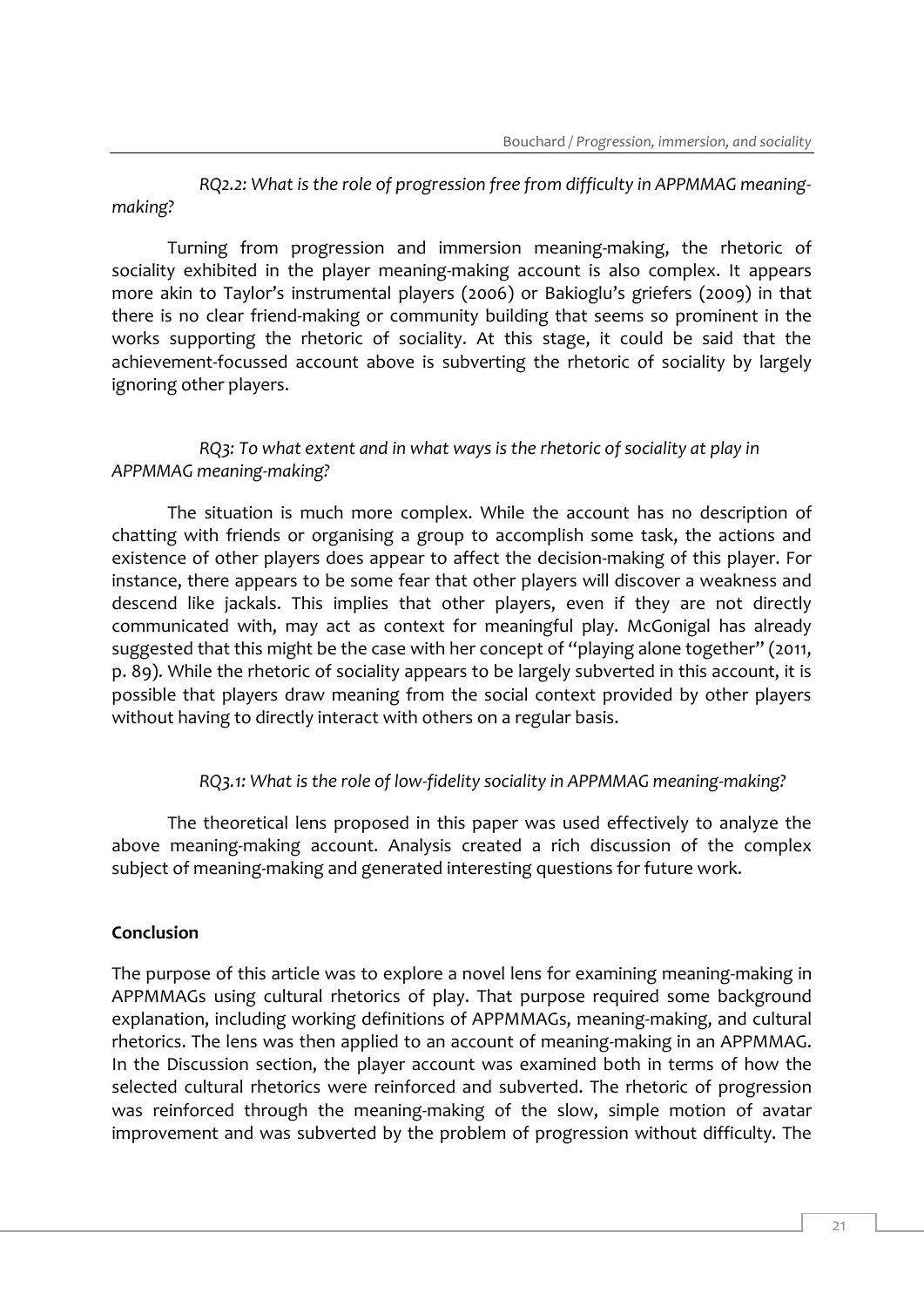rhetoric of immersion was largely subverted in APPMMAG meaning-making through antiimmersion game features, but it might be reinforced by the unknown role of playerimagined narrative and goal-setting. The rhetoric of sociality was also mostly subverted by ignoring other players but may be reinforced through some kind of low-level social context.

In the end, the lens successfully troubled the surface of the cultural rhetorics that were discussed. Rhetorics that seemed initially quite straightforward and objective have now been revealed to be complex and likely subjective. Similarly, the surface of APPMMAGs was disturbed to reveal that they too are more complex than an initial review might suggest. They appear to be a kind of simple MMORPG or a modern MUD, but in fact, they are something else entirely.

Certainly, the rhetorics of play described here can be gainfully employed to examine other genres of games and even specific games. It is likely that those studies will reveal similar situations: that cultural rhetorics are often being reinforced and subverted at the same time, often by the same player. In trying to understand meaning-making generally and specifically in games, this method of exploring play rhetorics could be quite useful. The results of examining APPMMAGs are somewhat harder to generalise. It is possible that the features that APPMMAGs have in common with other games may be used to reveal things about those other games. For instance, the rhetoric of progression seems similar between APPMMAGs and MMORPGs, so therefore it might be that MMORPG players make meaning in similar ways to APPMMAG players, but at this stage, these types of connections are not clearly made.

#### **Future work**

The most obvious next step is to match the research questions asked above with a method appropriate for exploring meaning-making. In the next phase of this research, a combination of ethnographic methods will be used to explore APPMMAG meaningmaking using the rhetorics of progression, immersion, and sociality. With more data, interesting conclusions may be drawn about APPMMAG play and meaning-making along with more general conclusions about meaningful play and game design.

#### R E F E R E N C E S

Anon, 2009. 21-year-old computer geek makes £1m with online game. *The Telegraph*. Available at: http://www.telegraph.co.uk/technology/news/6264082/21-year-oldcomputer-geek-makes-1m-with-online-game.html [Accessed July 15, 2015].

Anon, 2015. Farmville: last year stats. *AppMtr*. Available at:

http://www.appmtr.com/facebook/app/102452128776-farmville/last-year-stats [Accessed July 15, 2015].

Anon, Torn City homepage. Available at: www.torn.com.

Anon, Torn City wiki. Available at: http://www.torn.com/wiki.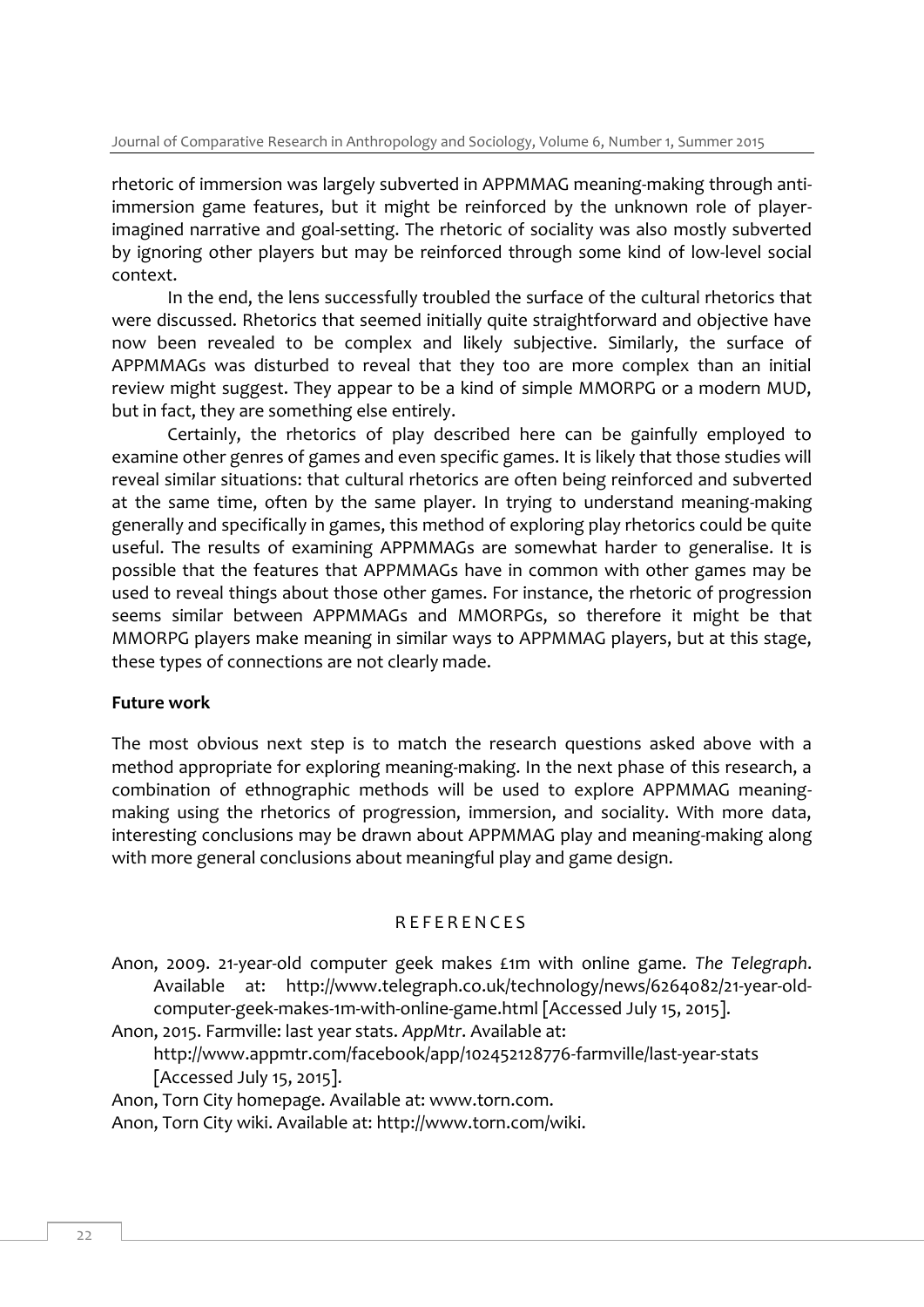- Anon, Video games--social aspects LC subject heading. *WorldCat*. Available at: http://ualberta.worldcat.org/search?q=su%3AVideo+games+Social+aspects.&qt=hot \_subject#%2528x0%253Abook%2Bx4%253Aprintbook%2529format [Accessed July 15, 2015c].
- Assmann, J., Sandner, P. & Ahrens, S., 2009. Users' Influence on the Success of Online Communities. In *2009 42nd Hawaii International Conference on System Sciences*. IEEE, pp. 1–10. Available at:

http://ieeexplore.ieee.org/lpdocs/epic03/wrapper.htm?arnumber=4755639 [Accessed July 15, 2015].

- Bakioglu, B., 2009. Spectacular interventions of Second Life: Goon culture, griefing, and disruption in virtual spaces. *Journal of Virtual Worlds Research*, 1(3).
- Balnaves, M., Wilson, M. & Leaver, T., 2012. Entering Farmville: Finding Value in Social Games. In C. Anyanwu, K. Green, & J. Sykes, eds. *Communicating Change and Changing Communication in the 21st Century*. Adelaide, Australia: Australian and New Zealand Communication Association, pp. 1–12.
- Bartle, R.A., 1996. Hearts, Clubs, Diamonds, Spades: Players who suit MUDs. *MUD.co.uk*. Available at: http://www.mud.co.uk/richard/hcds.htm [Accessed July 15, 2015].
- Begy, J. & Consalvo, M., 2011. Achievements, Motivations and Rewards in Faunasphere. *Game Studies*, 11(1).
- Blizzard Entertainment, 2004. World of Warcraft.
- Boellstorff, T., 2008. *Coming of age in second life: An anthropologist explores the virtually human*, Princeton, NJ: Princeton University Press.
- Boellstorff, T. et al., 2012. *Ethnography and virtual worlds: a handbook of method*, Princeton, NJ: Princeton University Press.
- Bogost, I., 2007. *Persuasive Games: The Expressive Power of Videogames*, Cambridge, MA: MIT Press.
- Bouchard, M., 2010. *The null game: Feature-specific player enjoyment in Massively Multiplayer Online Role Playing Games*. University of Alberta. Available at: http://gradworks.umi.com/MR/60/MR60541.html [Accessed July 15, 2015].
- Caillois, R., 1961. *Man, play, and games*, New York: The Free Press.
- Chedburn, J., 2004. Torn City. Available at: www.torn.com.
- Chiang, O., 2010. FarmVille Players Down 25% Since Peak, Now Below 60 Million. *Forbes*. Available at: http://www.forbes.com/sites/oliverchiang/2010/10/15/farmville-playersdown-25-since-peak-now-below-60-million [Accessed July 15, 2015].
- Costikyan, G., 2002. I Have No Words & I Must Design: Toward a Critical Vocabulary for Games. Available at: http://www.costik.com/nowords.html [Accessed July 15, 2015].
- Crawford, C., 1984. *The art of computer game design*, Berkeley, CA: McGraw-Hill.
- Csikszentmihalyi, M., 1990. *Flow: The Psychology of Optimal Experience*, New York: Harper and Row.
- Fullerton, T., 2008. THAT'S ENTERTAINMENT: Playcentric design. *interactions*, 15(2), p.42. Available at: http://portal.acm.org/citation.cfm?doid=1340961.1340971 [Accessed July 15, 2015].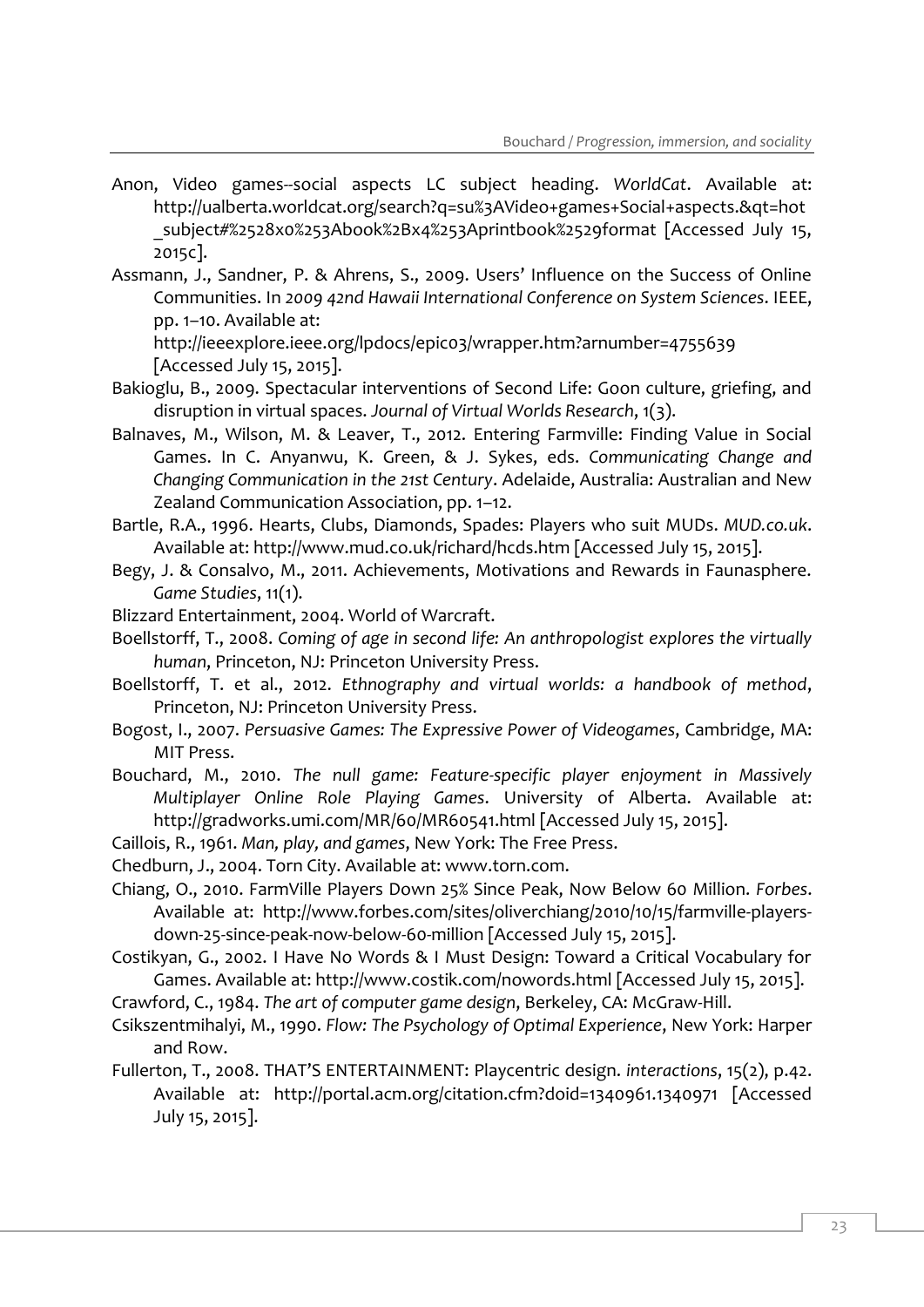- Gee, J.P., 1999. *An Introduction to Discourse Analysis*, New York, New York, USA: Routledge.
- Geertz, C., 1973. *The interpretation of cultures*, New York: Basic Books.
- Hoffman, D.L. & Novak, T.P., 2009. Flow Online: Lessons Learned and Future Prospects. *Journal of Interactive Marketing*, 23(1), pp.23–34.
- Huizinga, J., 1944. *Homo Ludens*, Boston: Beacon Press.
- Jakobsson, M., 2011. The achievement machine: Understanding Xbox 360 achievements in gaming practices. *Game Studies*, 11(1), pp.1–22.
- Juul, J., 2010. *A Casual Revolution: Reinventing Video Games and Their Players*, Cambridge, MA: MIT Press.
- Juul, J., 2005. *Half-Real: Video Games between Real Rules and Fictional Worlds*, Cambridge, MA: MIT Press.
- Klimmt, C., Schmid, H. & Orthmann, J., 2009. Exploring the Enjoyment of Playing Browser Games. *CyberPsychology & Behaviour*, 12(2), pp.231–234.
- Koivisto, E.M.I., 2003. Supporting communities in massively multiplayer online roleplaying games by game design. Available at:

http://www.digra.org/dl/display\_html?chid=http://www.digra.org/dl/db/05150.48442 Liszkiewicz, A.J.P., 2010. Cultivated Play: Farmville. *media commons*. Available at:

- http://mediacommons.futureofthebook.org/content/cultivated-play-farmville [Accessed October 23, 2013].
- McGonigal, J., 2011. *Reality is broken: Why games make us better and how they can change the world*, New York: The Penguin Press.
- Milolidakis, G., Kimble, C. & Akoumianakis, D., 2009. A Practice-Based Analysis of an Online Strategy Game. *Leveraging Knowledge for Innovation in Collaborative Networks IFIP Advances in Information and Communication Technology*, 307, pp.433– 440.
- Murray, J.H., 1997. *Hamlet on the Holodeck: The Future of Narrative in Cyberspace*, New York: The Free Press.
- Nardi, B.A., 2010. *My Life as a Night Elf Priest: An Anthropological Account of World of Warcraft*, Ann Arbor, MI: University of Michigan Press.
- Pearce, C., 2004. Towards a Game Theory of Game. In N. Wardrip-Fruin & P. Harrigan, eds. *First Person: New Media as Story, Performance and Game*. Cambridge: MIT Press.
- Pidkameny, E., 2008. Sound in Video Games. In M. J. P. Wolf, ed. *The Video Game Explosion: A history from Pong to PlayStation and beyond*. Westport, CT: Greenwood Press, pp. 251–258.
- Rehak, B., 2008. The Rise of the Home Computer. In M. J. P. Wolf, ed. *The Video Game Explosion: A history from Pong to PlayStation and beyond*. Westport, CT: Greenwood Press, pp. 81–89.

Rockstar North, 2004. Grand Theft Auto: San Andreas.

Rouse, R.I., 2005. *Game design: Theory & practice*, Plano, TX: Wordware Publishing, Inc.

Salen, K. & Zimmerman, E., 2004. *Rules of Play: Game Design Fundamentals*, Cambridge, MA: MIT Press.